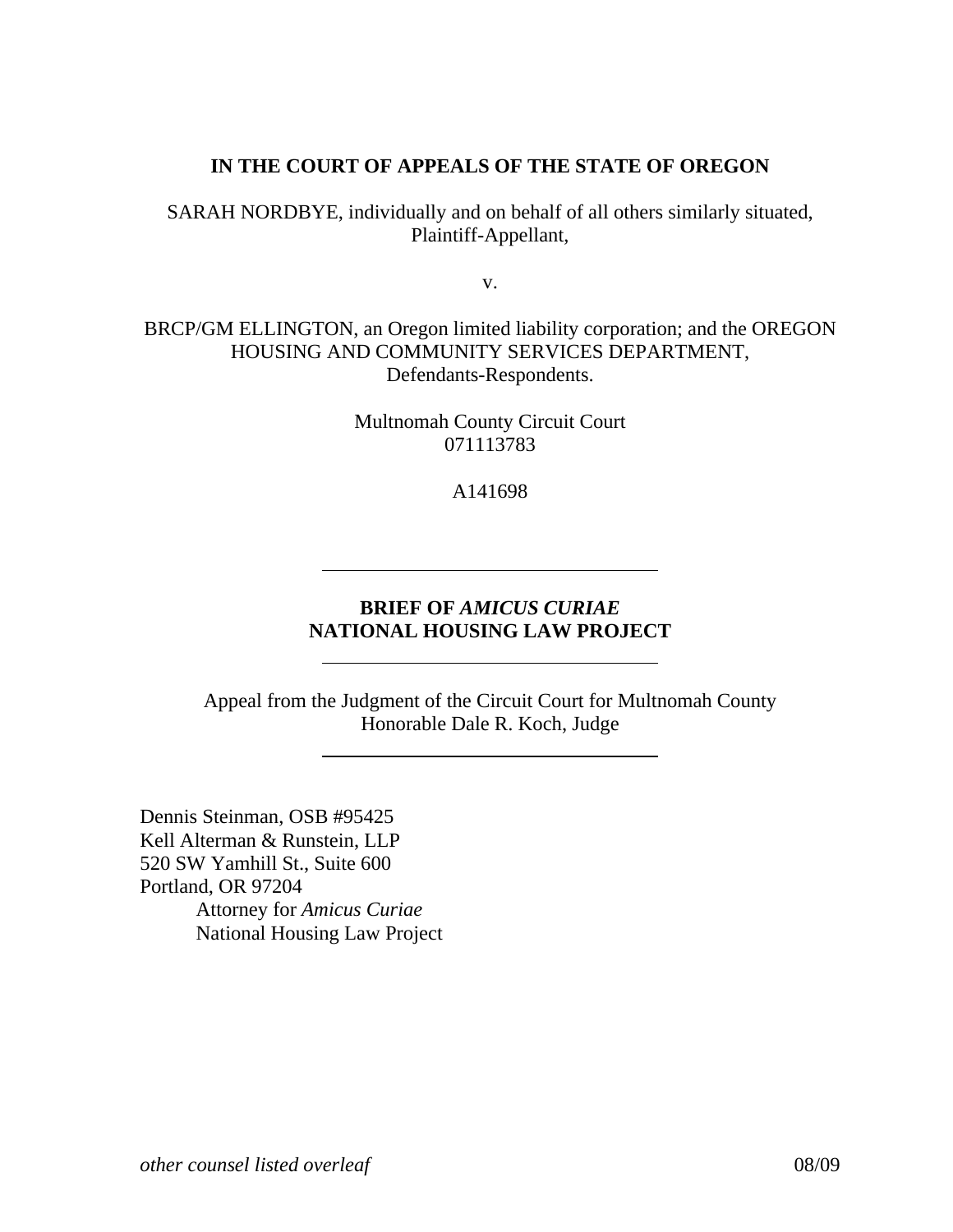EDWARD JOHNSON, OSB #96573 Oregon Law Center 921 SW Washington, Suite 516 Portland, OR 97205 (503) 473-8310

ALICE LOUISE WARNER, OSB #92526 1754 Orchard Street Eugene, OR 97403 (541) 345-3381

Attorneys for Appellant Sarah Nordbye

THOMAS H. TONGUE, OSB #68167 Dunn Carney Allen 851 SW 6th Ave., Ste. 1500 Portland, OR 97204 (503) 224-6440 Attorneys for Respondent BRCP/GM Ellington

DENISE FJORDBECK, OSB #82257 Oregon Department of Justice Appellate Division 1162 Court St. NE Salem, OR 97301 503-947-4700 Attorneys for Respondent Oregon Housing and Community Services Department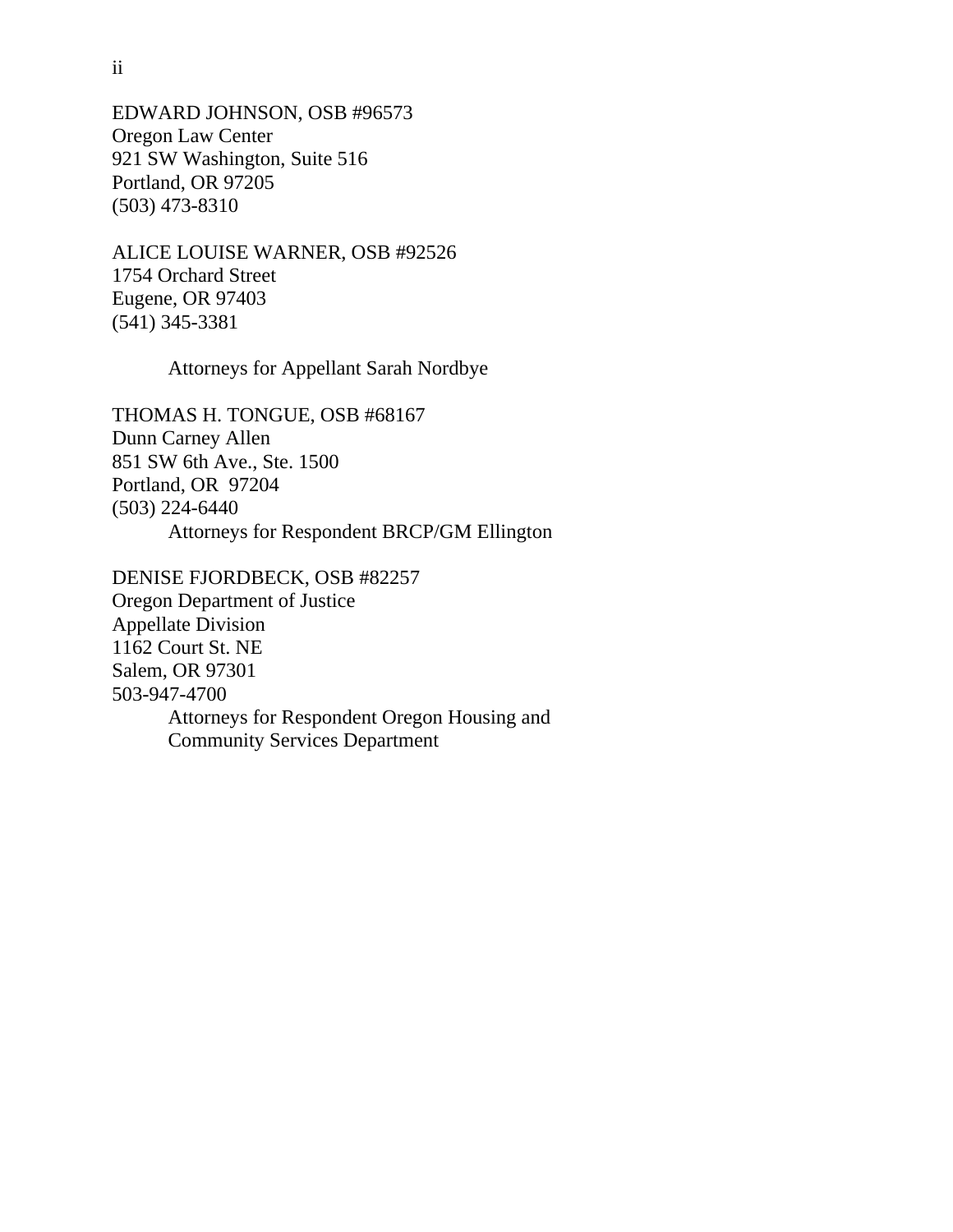# **TABLE OF CONTENTS**

| I.  |             |                                                                                                              |
|-----|-------------|--------------------------------------------------------------------------------------------------------------|
|     | A.          |                                                                                                              |
|     | <b>B.</b>   |                                                                                                              |
|     | C.          |                                                                                                              |
|     | D.          |                                                                                                              |
|     | E.          |                                                                                                              |
|     | F.          |                                                                                                              |
|     | G.          |                                                                                                              |
|     | H.          |                                                                                                              |
| II. |             |                                                                                                              |
|     | A.          | Congress Carefully Designed the LIHTC Program to                                                             |
|     | <b>B.</b>   | Congress Carefully Proscribed Early Termination of the                                                       |
|     | $C_{\cdot}$ | Other Effective Enforcement Mechanisms Exist to Ensure                                                       |
|     | D.          | Terminating a Property from the LIHTC Program for<br>Noncompliance Creates Perverse Incentives for Owners 17 |
| Ш.  |             |                                                                                                              |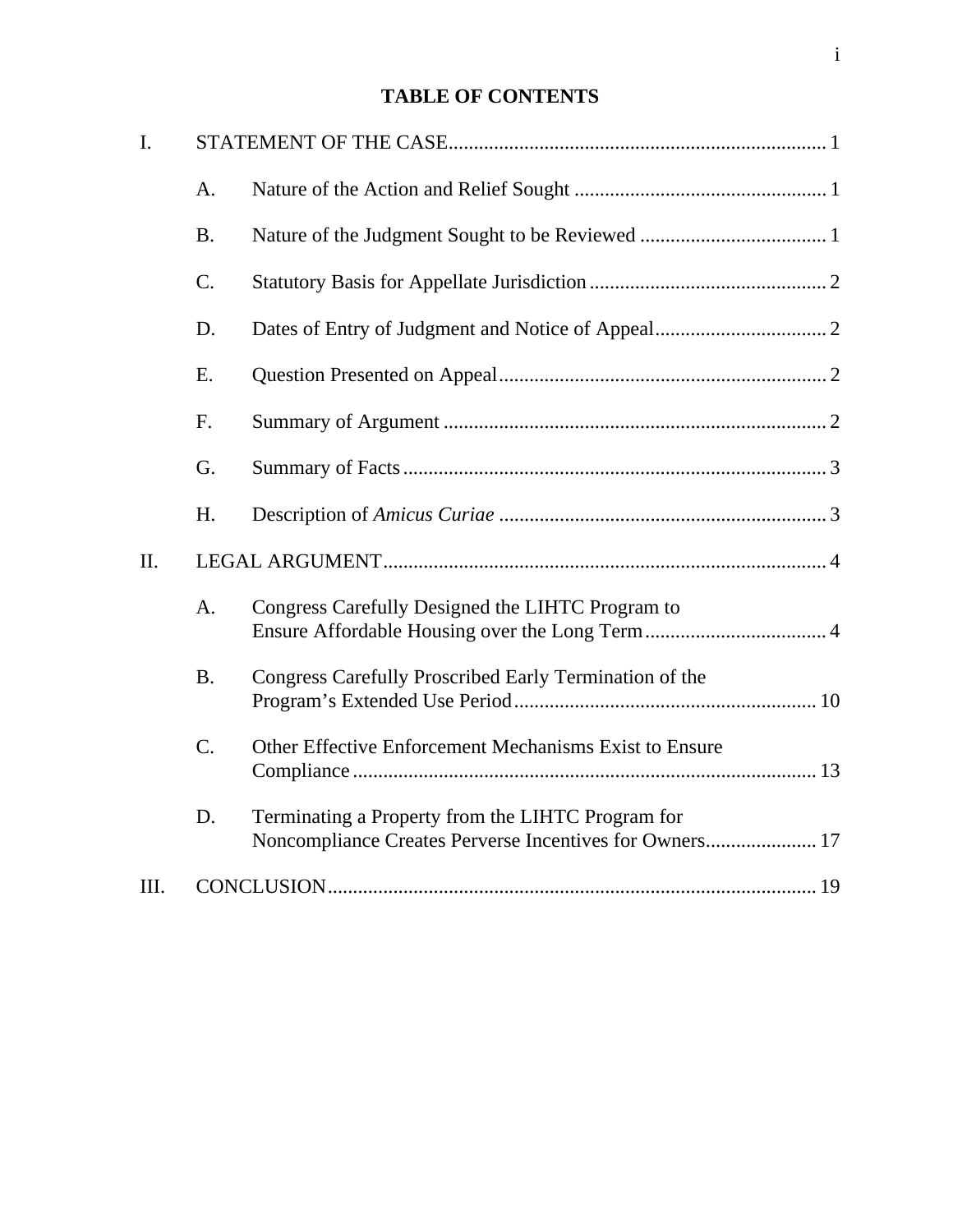# TABLE OF AUTHORITIES

## **Statutes**

# **Other Authorities**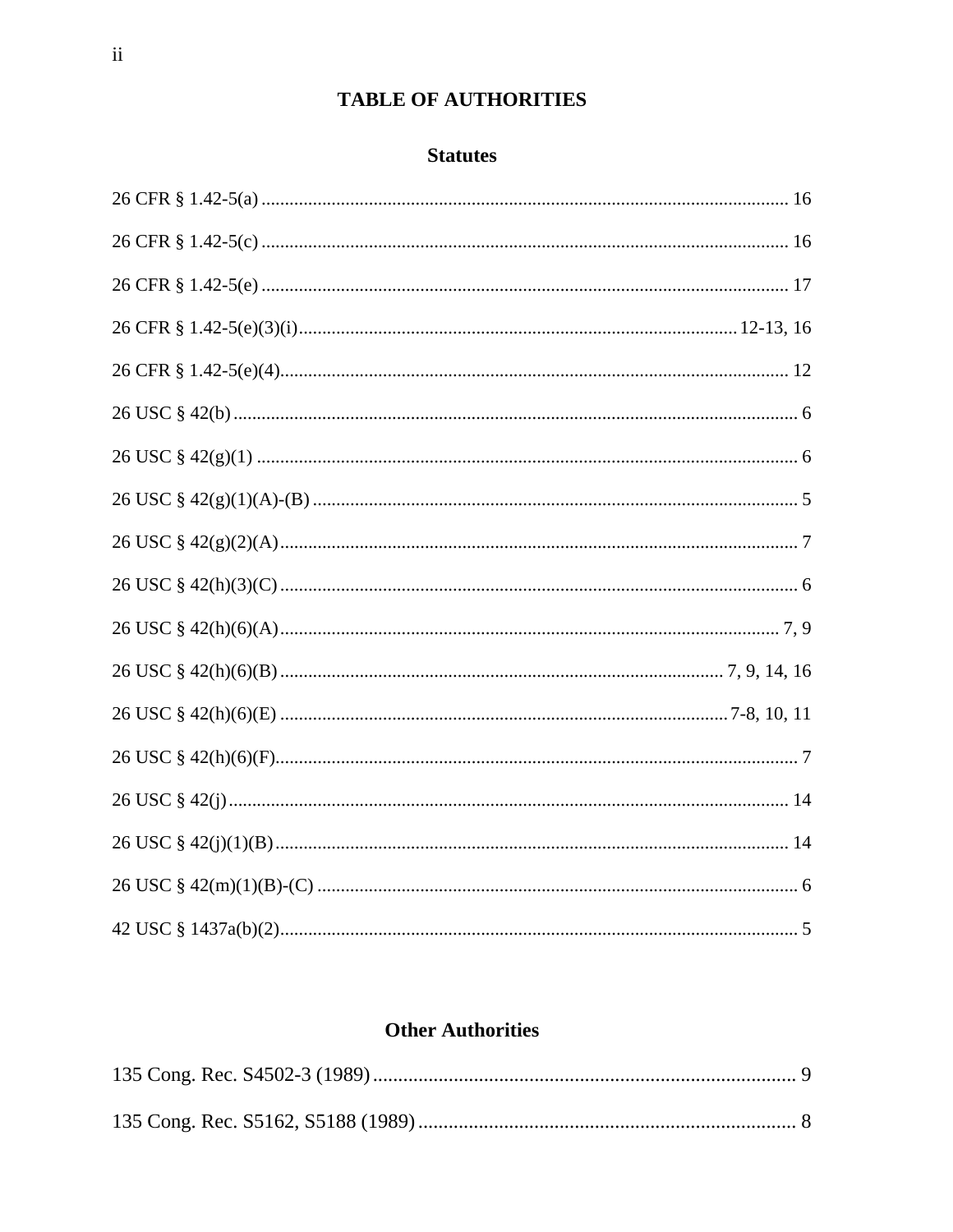| Bruce Katz & Margery Austin Turner, Rethinking U.S. Rental Housing                                                                             |
|------------------------------------------------------------------------------------------------------------------------------------------------|
| Dep't of Hous. and Urban Dev. Office of Policy Dev. and Research,                                                                              |
| Dep't. of Hous. and Urban Dev., Office of Economic Affairs, Updating the<br>Low-Income Housing Tax Credit (LIHTC) Database: Projects Placed in |
|                                                                                                                                                |
| HUD USER, About the LIHTC Database,                                                                                                            |
| Omnibus Budget Reconciliation Act of 1989, Pub. L. No. 101-239, 103 Stat.                                                                      |
|                                                                                                                                                |
| Report of the Mitchell-Danforth Task Force on the Low-Income Housing                                                                           |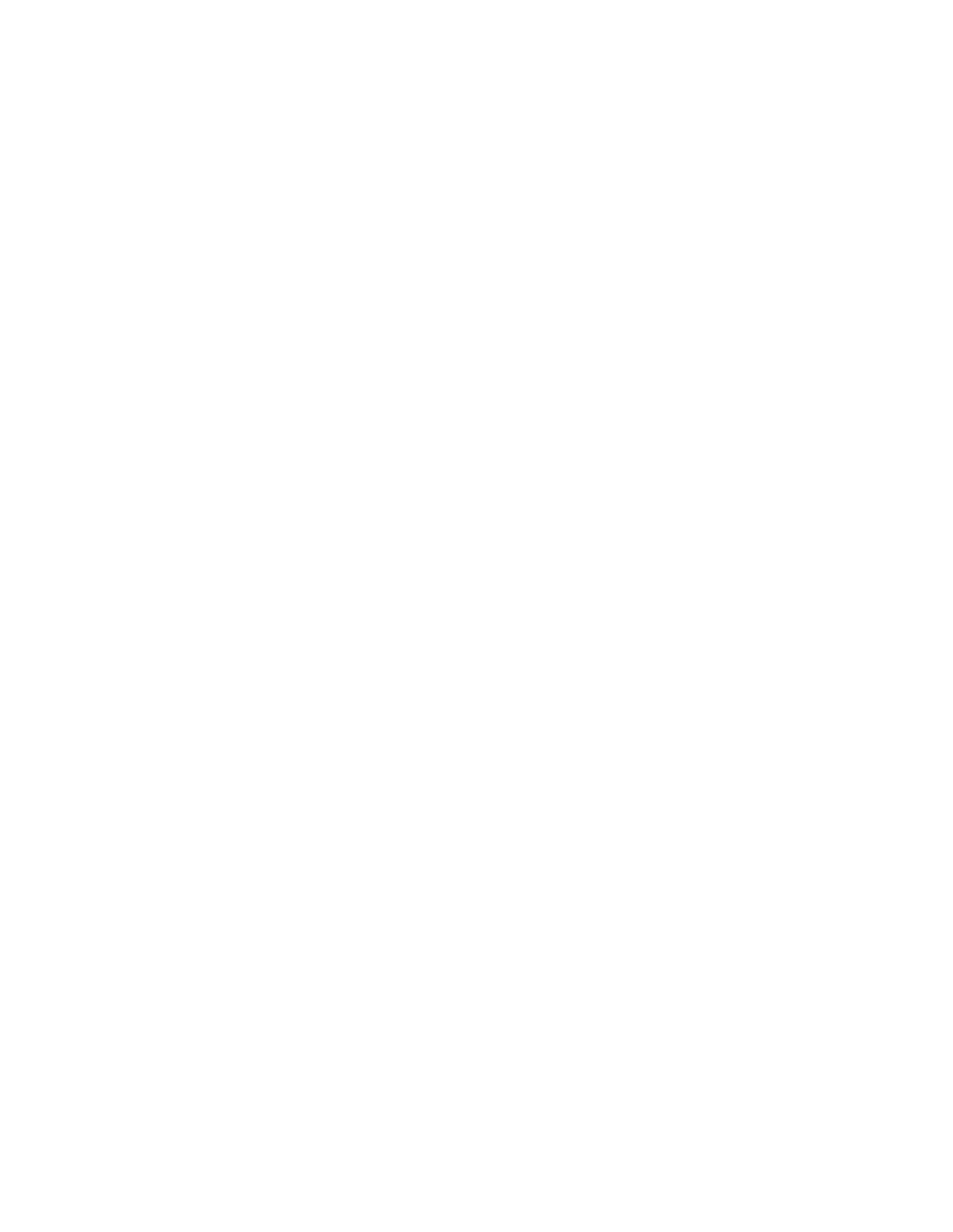### **I. STATEMENT OF THE CASE**

#### **A. Nature of the Action and Relief Sought**

 The National Housing Law Project ("NHLP") relies on the parties' descriptions of the nature of the action. NHLP does not seek specific relief; NHLP submits this brief to present a position as to the correct rule of law that does not affect a private interest of NHLP.

The central aspect of the circuit court's judgment concerned a finding that the State Housing Credit Agency in Oregon ("OHCS") had the authority to terminate a large property from the Low Income Housing Tax Credit ("LIHTC") program, Internal Revenue Code ("IRC") 26 USC §42, for non-compliance with the LIHTC program. The circuit court also found that OHCS had the authority to terminate the extended use agreement that keeps the property affordable and income-restricted for low-income tenants.

NHLP submits this *amicus curiae* brief to explain more comprehensively how Congress intended the extended use agreement in LIHTC properties to function and the importance of these mandatory affordability and income-restrictions to lowincome tenants.

## **B. Nature of the Judgment Sought To Be Reviewed**

NHLP relies on the parties' descriptions of the nature of the judgment sought to be reviewed.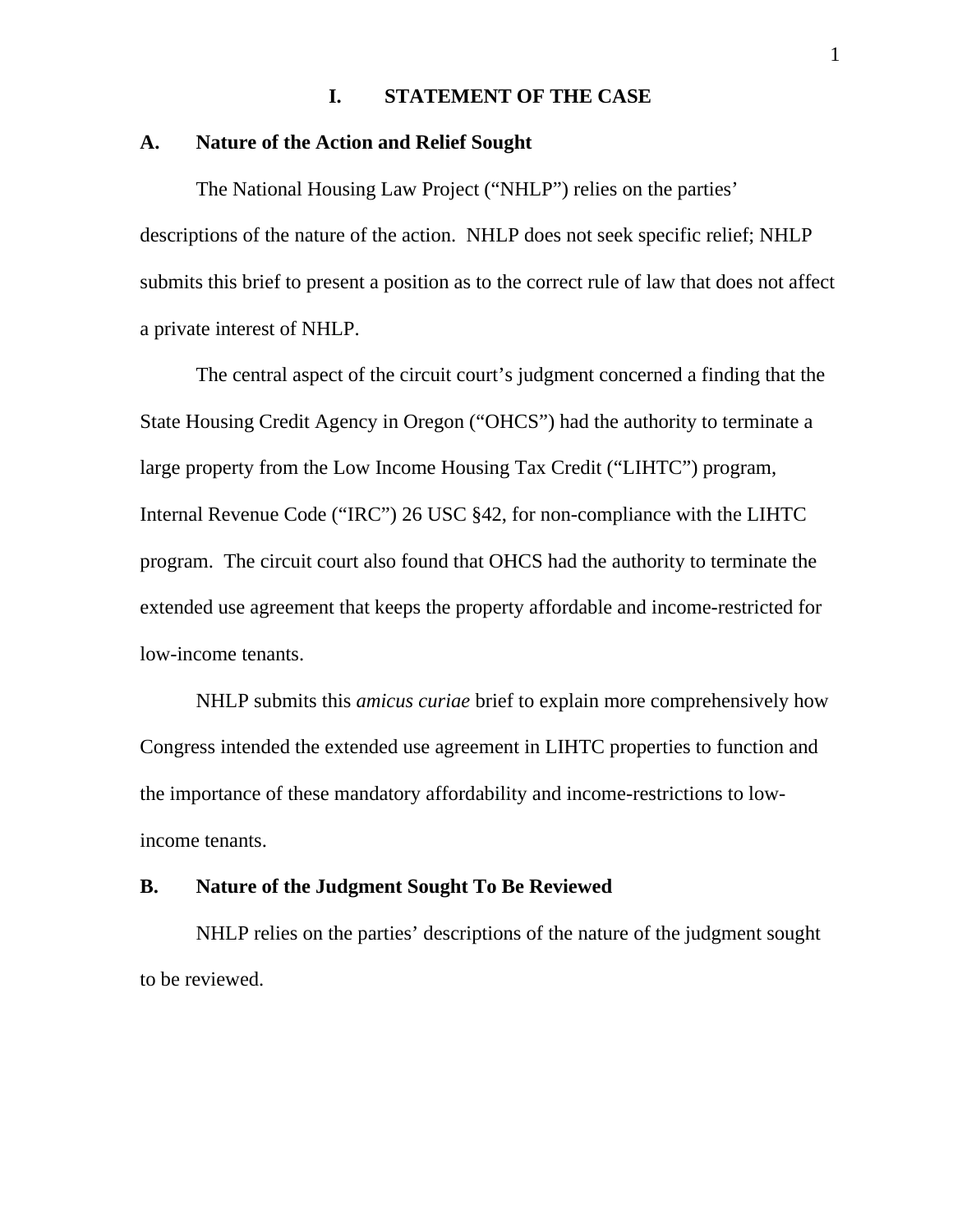## **C. Statutory Basis for Appellate Jurisdiction**

 NHLP relies on the parties' statement of the statutory basis for appellate jurisdiction. The Oregon Court of Appeals may allow *amicus* participation in an appeal pursuant to ORAP 8.15.

## **D. Dates of Entry of Judgment and Notice of Appeal**

 NHLP relies on the parties' statement of the dates of entry of judgment and notice of appeal.

#### **E. Question Presented on Appeal**

Under federal and state law, may a State housing credit agency lawfully terminate a federally required extended use commitment, recorded as a restrictive covenant naming tenants as direct beneficiaries with enforcement rights, prior to its expiration, for an owner's noncompliance with program rules?

#### **F. Summary of Argument**

This case raises the important issue of whether a state housing finance agency, Oregon Housing and Community Services, may terminate a low income housing tax credit project from its extended use commitment to keep the property affordable for low-income families, for noncompliance with program rules. It may not. Congress created the tax credit program with the intent of maximizing its investment in affordable low-income rental housing by providing tax credits in exchange for a minimum 30-year period in which the owner must restrict occupancy to low-income families paying statutorily set rents. It only created two ways in which a project may end its extended use commitment early – through involuntary foreclosure or when a state agency fails to find a qualified purchaser for the project. Further, Congress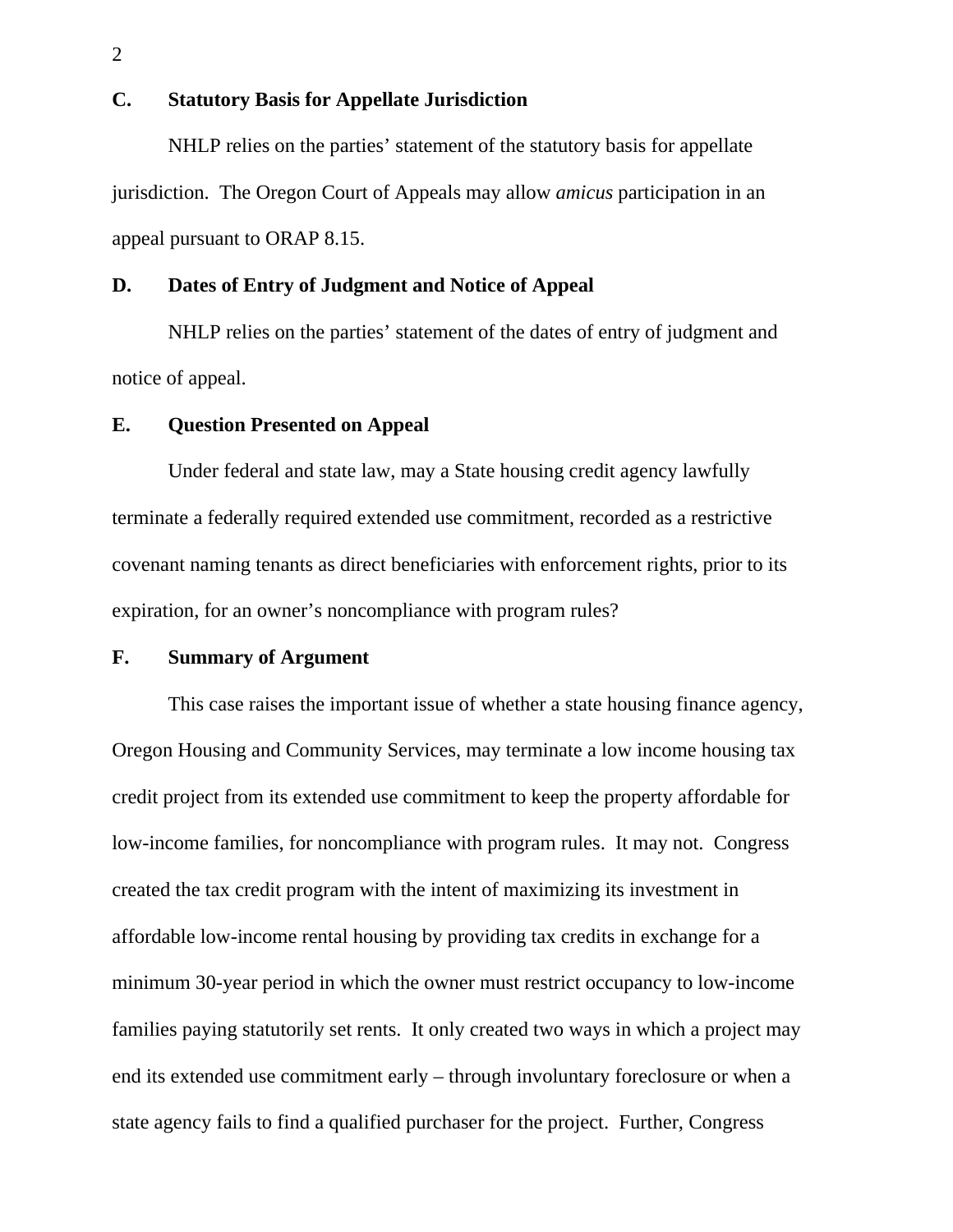carefully prescribed mechanisms by which use restrictions would be enforced. Termination is not one of those mechanisms. Given Congress' stated desire to maximize affordable housing and to enforce the required use restrictions for at least 30 years, releasing an owner from its program obligations would create a perverse incentive where owners would be rewarded for noncompliance. Because Congress clearly intended for recipients of low income housing tax credits to operate their properties for the use of low-income families for at least 30 years, a state housing finance agency cannot legally terminate that commitment because of the owner's noncompliance.

#### **G. Summary of Facts**

NHLP relies on the parties' summary of facts.

## **H. Description of** *Amicus Curiae*

The National Housing Law Project (NHLP), established in 1968, is a national nonprofit housing law and advocacy center. The goal of NHLP is to advance housing justice for the poor by increasing and preserving the supply of decent affordable housing, improving existing housing conditions, including physical conditions and management practices, expanding and enforcing low-income tenants' and homeowners' rights, and increasing opportunities for racial and ethnic minorities. NHLP works to achieve that goal by providing legal assistance, advocacy advice and housing expertise to legal services and other attorneys, low-income housing advocacy groups, and others who serve the poor. NHLP is also regularly called upon by Congressional and federal agency staff to provide expertise on pending legislation and regulations related to low-income housing programs. NHLP has extensive knowledge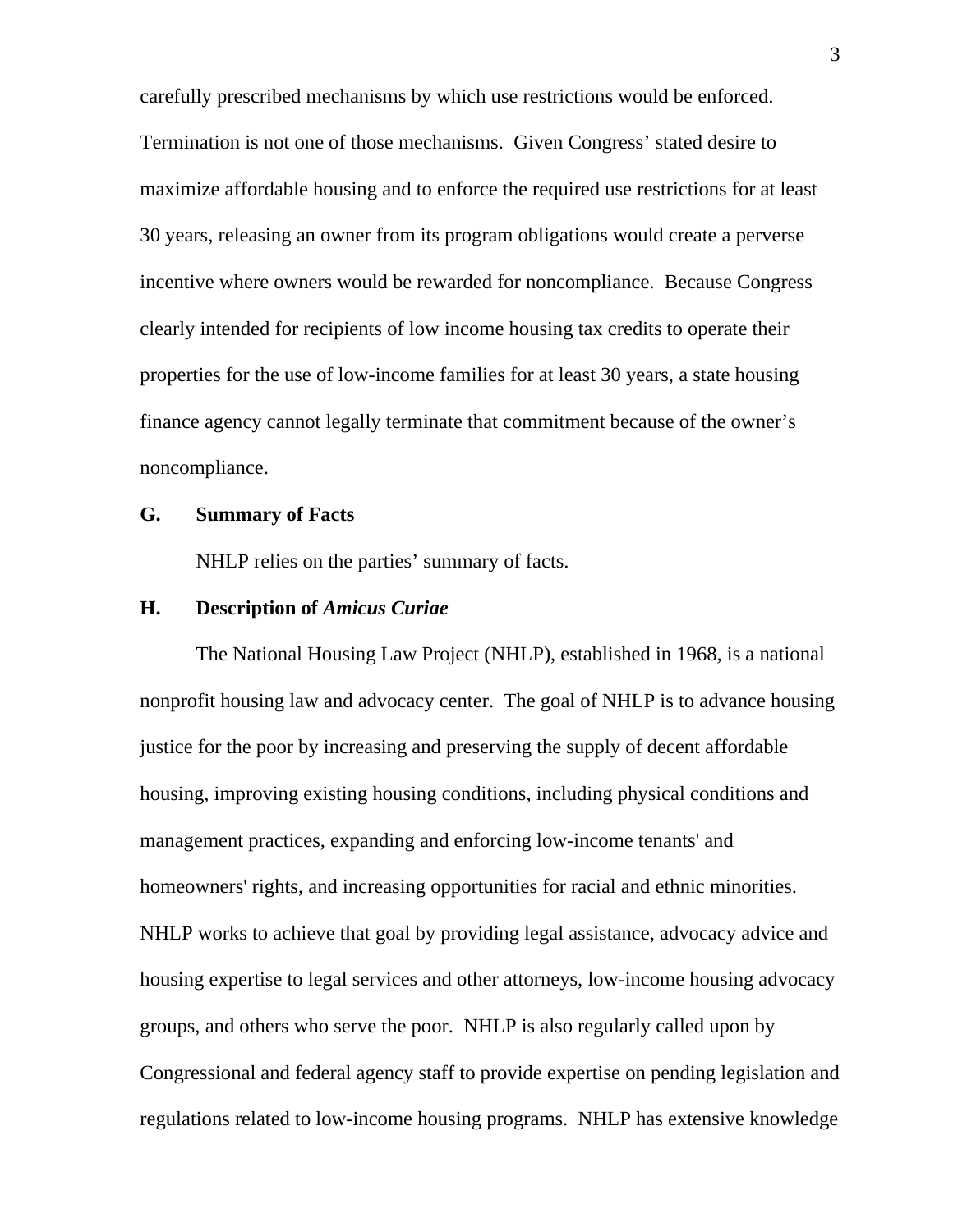of the low income housing tax credit program and has consistently sought to ensure that regulations and policies governing the program will continue to provide affordable housing for millions of low-income families.

### **II. LEGAL ARGUMENT**

# **A. Congress Carefully Designed the LIHTC Program to Ensure Affordable Housing Over the Long Term.**

Congress created the Low-Income Housing Tax Credit (LIHTC) program to provide long-term affordable housing to low-income families. The program accomplishes this goal by guaranteeing that units will be restricted to low-income families paying restricted rents for 30 years. To implement the program, Congress has committed an annual federal investment of \$5 billion. HUD USER, About the LIHTC Database, http://www.huduser.org/datasets/lihtc.html (last visited August 23, 2009). Originally created by the Tax Reform Act of 1986, Congress made the program permanent in 1989. Omnibus Budget Reconciliation Act of 1989, Pub. L. No. 101-239, 103 Stat. 2106, 2308 (1989). Responding to the overwhelming need for affordable low-income rental housing, the LIHTC program has grown steadily since its inception. From 1995 to 2006, the program created an average of 1,400 projects and 103,000 low-income units annually nationwide. Dep't. of Hous. and Urban Dev., Office of Economic Affairs, Updating the Low-Income Housing Tax Credit (LIHTC) Database: Projects Placed in Service Through 2006, Jan. 2009, at 17. It is now the primary vehicle for creating new low-income affordable housing units in the United States. By the end of 2006, the program had created approximately 1.67 million units of affordable housing. Id. at 9. In Oregon alone, the program houses nearly 25,000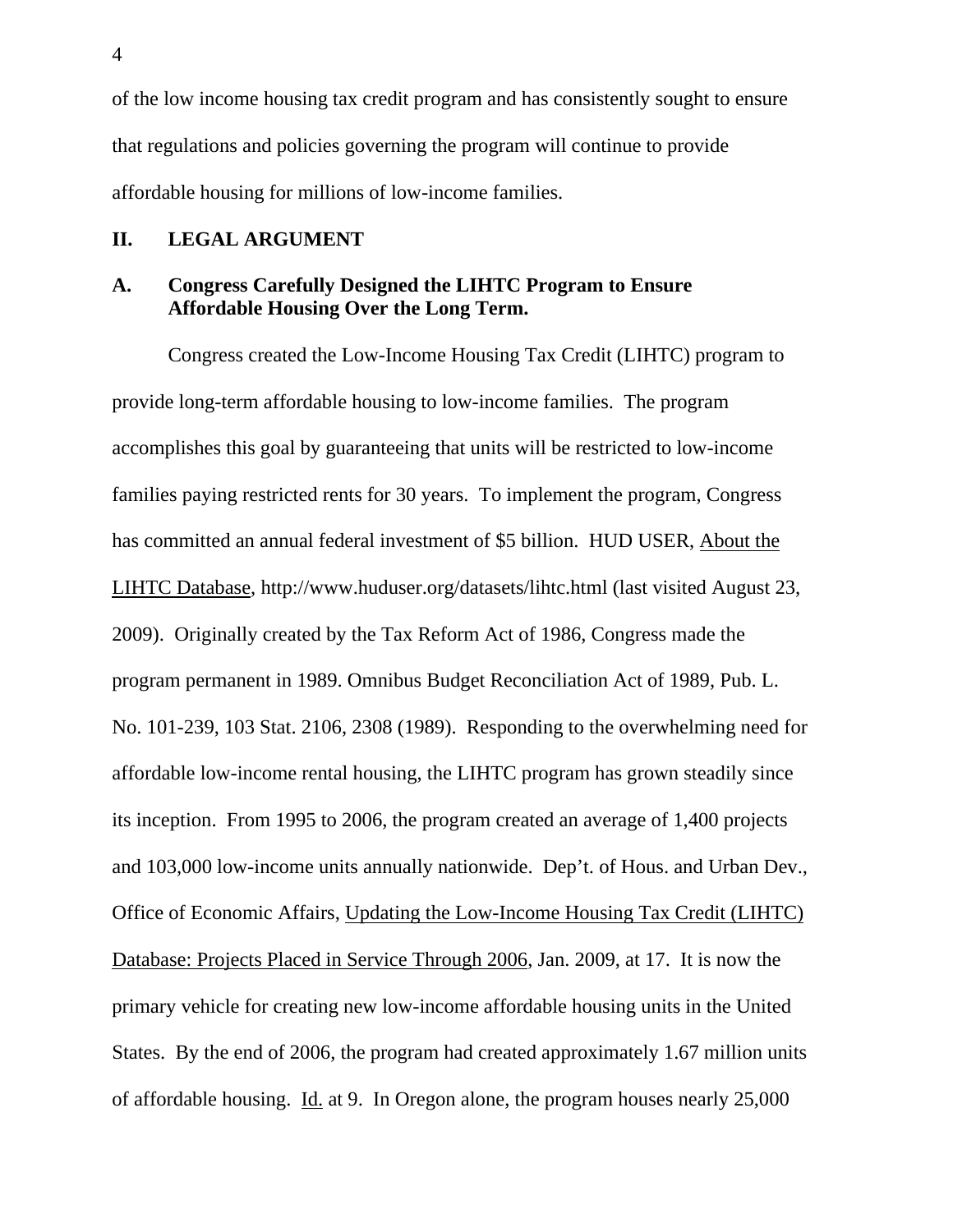low-income families. HUD USER, LIHTC Database Access,

http://www.huduser.org/datasets/lihtc.html (last visited Aug. 23, 2009).

While the LIHTC program has grown since inception, the need for affordable rental housing continues to grow with it. About 36 million households currently rent their housing, and approximately 13.7 million of these households qualify as lowincome. Bruce Katz & Margery Austin Turner, Rethinking U.S. Rental Housing Policy, Brookings Inst., Apr. 2008, at 2-4. However, only a fraction of these families live in federally-assisted rental units. Katz & Turner at 4. For every 100 very lowincome families,<sup>1</sup> there are only 67.9 affordable, available, and adequate rental housing units available. Dep't of Hous. and Urban Dev. Office of Policy Dev. and Research, Affordable Housing Needs 2005: Report to Congress, 37 (2008). Given the current state of the housing crisis, preserving low-income tax credit units is vital to achieving Congress' goal of increasing affordable housing opportunities for lowincome people with the greatest housing needs.

Congress designed the LIHTC program to take advantage of private developers' expertise in building and managing rental housing. Unlike traditional housing subsidy programs, which are administered by HUD or the USDA, the LIHTC program is administered and regulated by the Internal Revenue Service (IRS). Additionally, the program provides its subsidies through tax credits to developers, on a one-for-one basis, for every dollar invested in low-income rental housing. 26 USC  $\S$  42(g)(1)(A)-(B).

<sup>1</sup> 42 USC § 1437a(b)(2) (defining "very low-income" as 50% of area median income).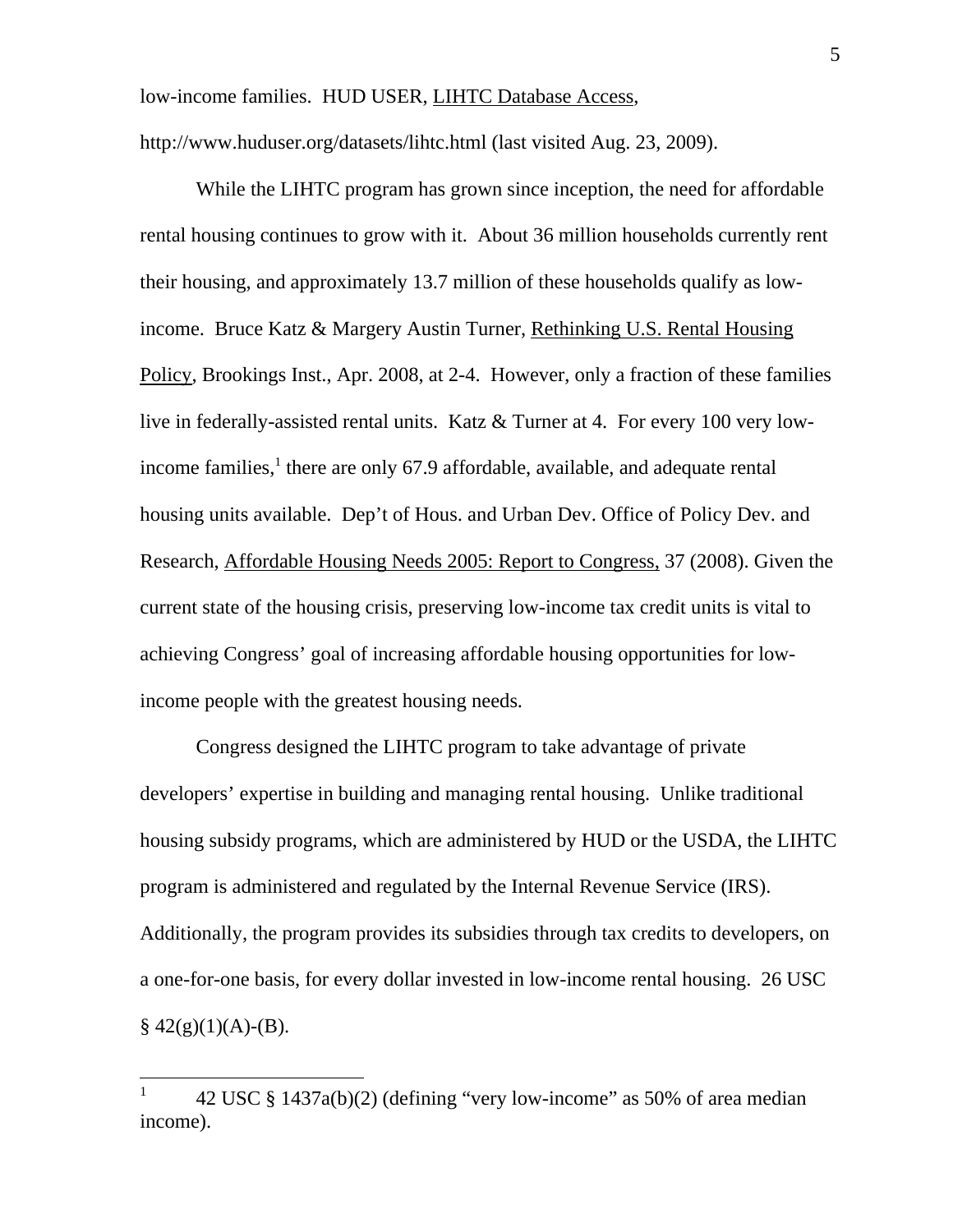The federal government allocates tax credits to each state annually, on a per capita basis. 26 USC  $\S$  42(h)(3)(C)(i). State housing agencies maintain responsibility for allocating credits and monitoring program compliance. These agencies distribute the credits to applicants through a competitive process, based on criteria set forth in a state "qualified allocation plan." 26 USC  $\S$  42(m)(1)(B)-(C). In Oregon, Oregon Housing and Community Services (OHCS) is the agency designated with this responsibility. Recipients, usually corporate investors who purchase the credits from developers, use the tax credits to reduce income taxes. 26 USC § 42(b). Most developers sell tax credits to investors at a discount, in order to turn the credits into development capital. When using 9% (of eligible development cost) credits that are claimable annually over a ten-year period, the capital provided by the sale of the credits accounts for the vast majority of the project's development costs. This equity capital reduces the level of debt capital needed for a project, permitting owners to charge lower rents for the entire term of the commitment.

In return for receiving tax credits over the first ten years of a project, developers must commit to low-income rent and occupancy restrictions for at least 30 years. Unless a state has imposed additional requirements, income occupancy restrictions follow one of two forms. An owner may choose to restrict at least 20% of project units for households with incomes at or below 50% of the area median income (AMI) or to restrict at least 40% of units for individuals with incomes at or below 60% of AMI. 26 USC  $\S$  42(g)(1). In many LIHTC properties, all units are designated for low-income households. Actual rents are restricted to 30% of the applicable income limits, assuming a family size of 1.5 persons per bedroom. 26 USC §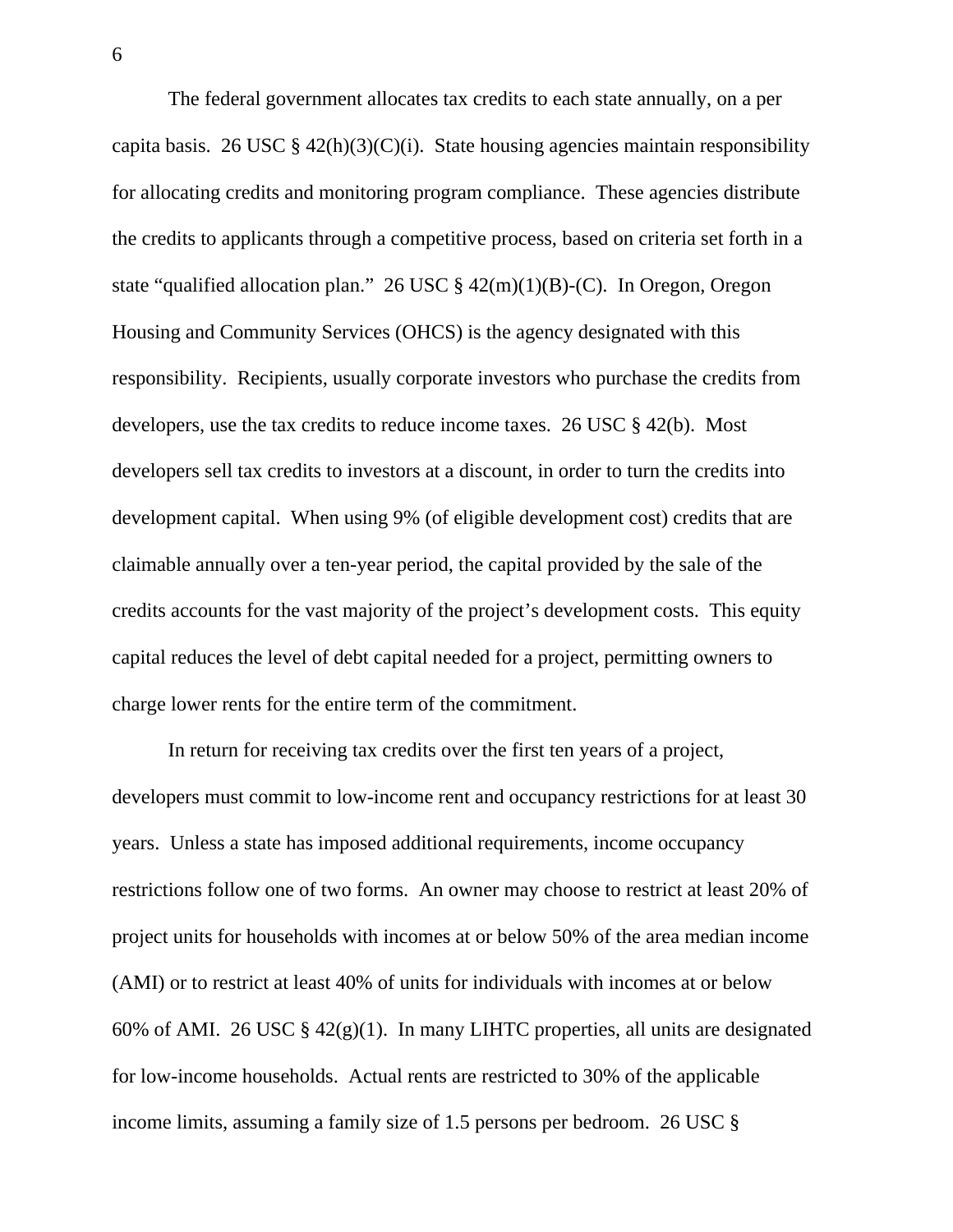$42(g)(2)(A)$ . Owners must maintain these restrictions during a 15-year "compliance" period" and agree to an "extended use agreement" for an additional 15 years. 26 USC  $§$  42(h)(6)(A)-(B) (definition and requirements of extended use agreement). Owners are given the option to exit the program by requesting, after the fourteenth year of the compliance period, that the state housing finance agency find a qualified buyer who will purchase the property for a price determined by statutory formula. Any qualified purchaser must keep the property in the program for the remainder of the restricted use period of at least 30 years. 26 USC  $\S$  42(h)(6)(E)-(F). Some states require that a project owner waive this transfer option as a condition of receiving tax credits.

Because developers receive the full benefit of the tax credits during a project's first ten years, Congress mandated that state agencies enter into an enforceable restrictive covenant - containing the long-term affordability restrictions - with the project owners. 26 USC  $\S$  42(h)(6)(B). Federal law requires that these restrictions be "binding on all successors of the taxpayer" and that the restrictions be "recorded pursuant to State law as a restrictive covenant." 26 USC  $\frac{242(h)(6)(B)(v)}{2h}$ . This mechanism ensures that owners comply with income and rent restrictions for the entire extended use period of at least 30 years, protecting the government's long-term investment in affordable housing.

To ensure that LIHTC developments remain compliant with these restrictions, Congress has specified, in the Internal Revenue Code (IRC), only two circumstances in which an extended use commitment may be terminated early. The extended use period terminates if the building is acquired by foreclosure, or if the State cannot find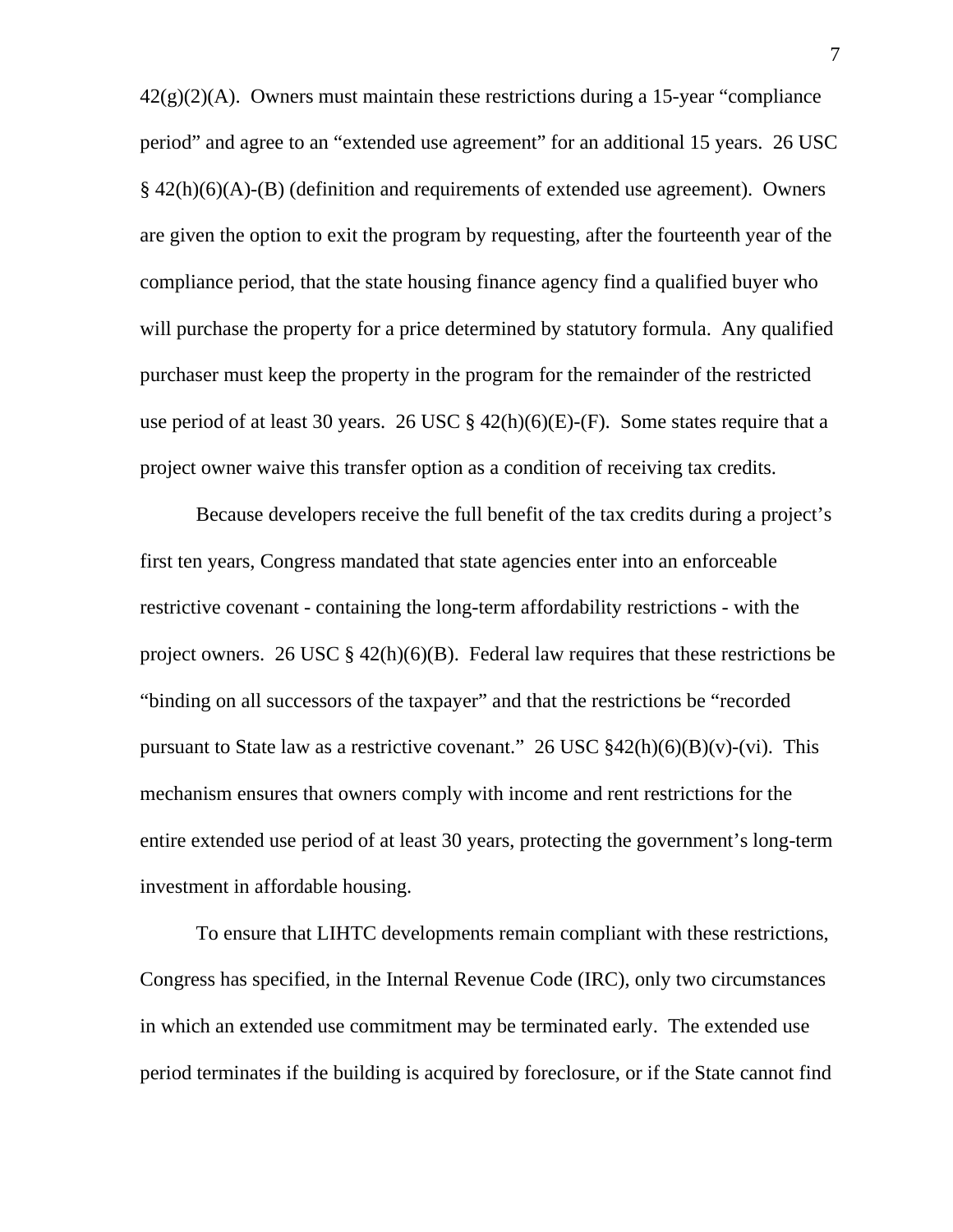a qualified buyer when an owner requests to transfer the project.<sup>2</sup> The IRC prohibits termination if the Secretary determines that a transfer by foreclosure was arranged for the purpose of terminating the extended use period. 26 USC  $\S$  42(h)(6)(E)(i)(I). Once released from the program by either of these recognized methods, affordable units are not replaced.

The LIHTC program's legislative history further demonstrates Congress' intent to restrict the program's benefits to projects maintained for the full extended use period. Although the program originated with the Tax Reform Act of 1986, it was amended in 1989 in order to more effectively maximize long-term low-income use restrictions on subsidized units. After initial creation of the program, the Senate commissioned a task force made up of individuals representing "all segments of the low-income housing community," including state agencies, developers, and credit

(II) on the last day of the period specified in subparagraph (I) if the housing credit agency is unable to present during such period a qualified contract for the acquisition of the low-income portion of the building by any person who will continue to operate such portion as a qualified lowincome building.

Subclause (II) shall not apply to the extent more stringent requirements are provided in the agreement or in State law.

(ii) Eviction, etc. of existing low-income tenants not permitted.--The termination of an extended use period under clause (i) shall not be construed to permit before the close of the 3-year period following such termination—

(I) the eviction or the termination of tenancy (other than for good cause) of an existing tenant of any low-income unit, or

(II) any increase in the gross rent with respect to such unit not otherwise permitted under this section.

<sup>2</sup> 26 U.S.C. § 42(h)(6)(E). (E) Exceptions if foreclosure or if no buyer willing to maintain low-income status.—

<sup>(</sup>i) In general.--The extended use period for any building shall terminate-- (I) on the date the building is acquired by foreclosure (or instrument in lieu of foreclosure) unless the Secretary determines that such acquisition is part of an arrangement with the taxpayer a purpose of which is to terminate such period, or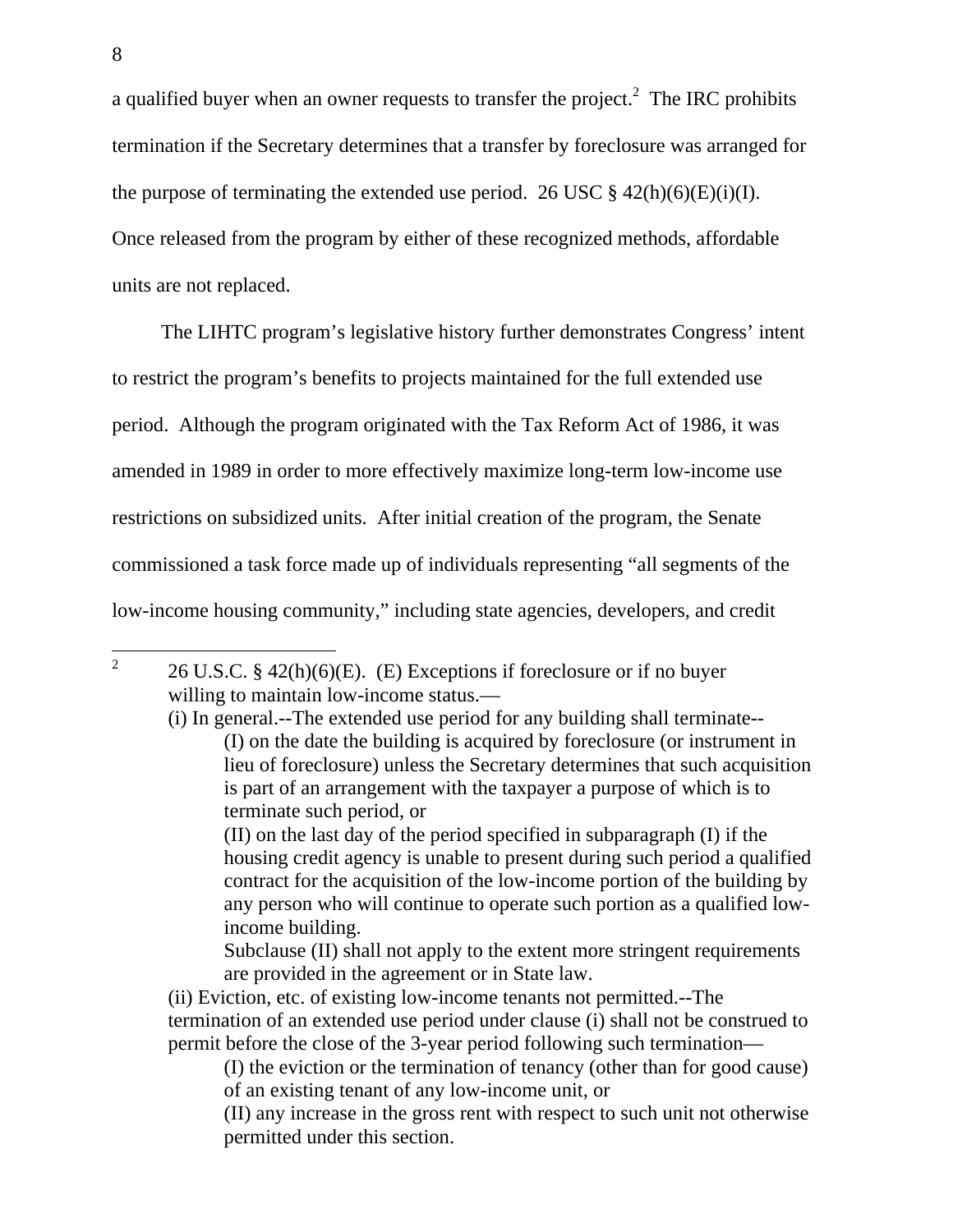syndicators. 135 Cong. Rec. S5162, S5188 (1989). The bipartisan Mitchell-Danforth Task Force on the Low-Income Housing Tax Credit, as it came to be called, released its findings regarding the progress of the program, the role of the program in the larger housing policy framework, and what improvements were necessary. Report of the Mitchell-Danforth Task Force on the Low-Income Housing Tax Credit, prepared for Senator George J. Mitchell and Senator John C. Danforth (1989). The Task Force listed its first priority as ensuring the extended use of projects for affordable lowincome rental housing. Task Force Report at 13. This priority was reflected in the statements of Senator Danforth, who commissioned the task force, when he stated that the program had "an important role to play in a reinvigorated national housing policy" and that "in order to fulfill this role, the credit must . . . achieve an extended duration of low-income use . . . ." 135 Cong. Rec. S4502-3 (1989). Congress adopted the Task Force's recommendation to extend the 15-year compliance period for an additional 15-year extended use period, totaling a minimum 30-year use restriction. 26 USC  $\S$  42(h)(6)(A)-(B); see also, Task Force Report at 18.

The LIHTC program provides rental housing for millions who could not otherwise afford it. Congress deliberately structured the LIHTC program to ensure that its multi-billion dollar annual investment would provide desperately needed affordable housing for at least 30 years per project. Only on rare occasions specified by law has Congress authorized an agency to terminate a property from the program and remove affordable housing units, created by federal investments, from the already inadequate supply.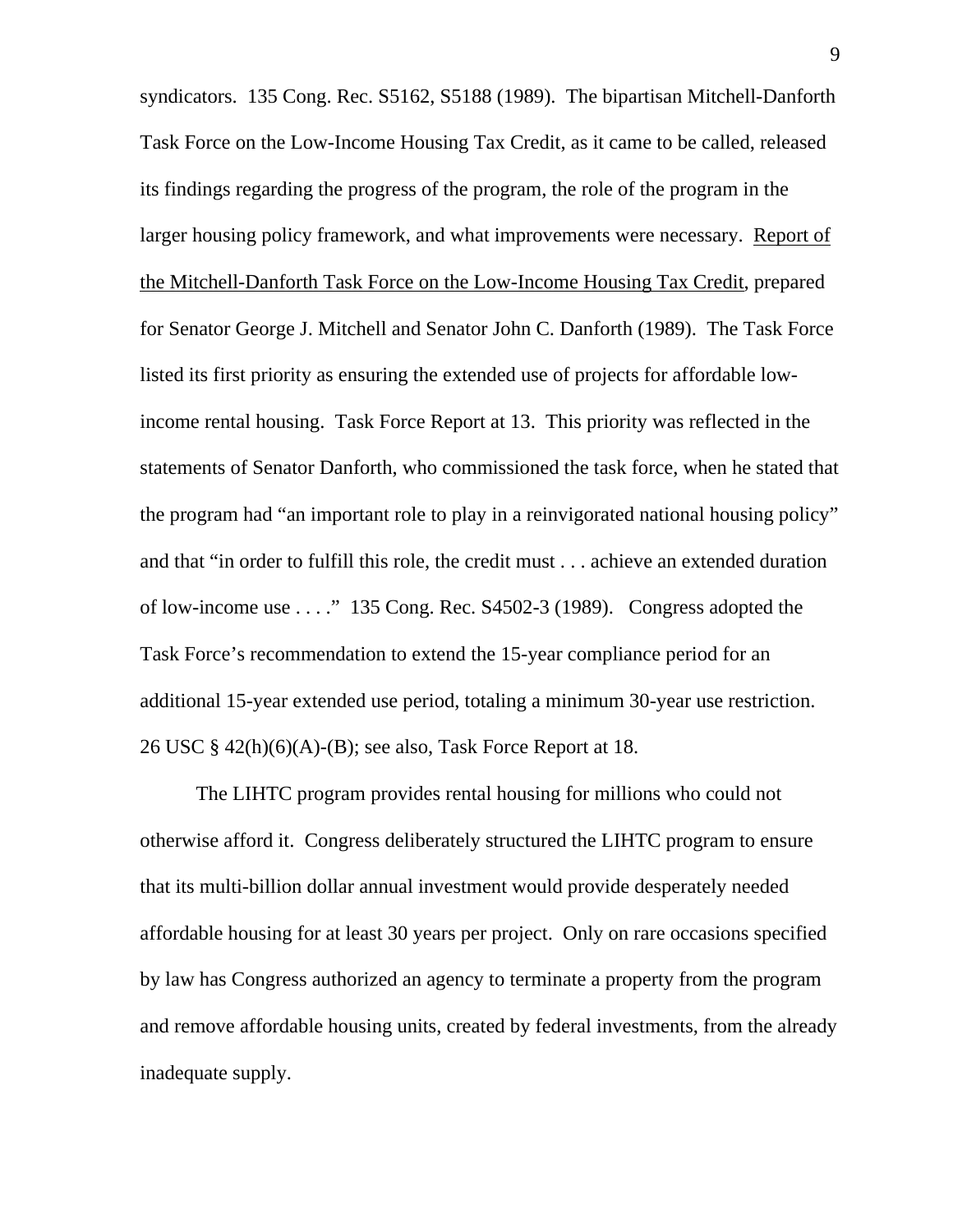# **B. Congress Carefully Proscribed Early Termination of the Program's Extended Use Period.**

In order to preserve the LIHTC program's restrictions for the long term, Congress has provided only two exceptions that allow early termination of an extended use period. These two exceptions — foreclosure and the failure to find a qualified buyer — are exhaustive and exclusive, designed to attract necessary supplemental debt capital and to ensure competent ownership when tax benefits have been extracted. The statute specifies that the extended use period "shall terminate" on the date of foreclosure "or" if no qualified buyer is found when an owner opts out. 26 USC  $\S$  42(h)(6)(E)(i). If Congress had intended there to be more than two exceptions, it could have used open-ended language such as "at least two" or "two exceptions, among others." It did not. Other sections of the Code governing tax credits provide examples of such open-ended statutory language that authorizes agency-created exceptions. For example, Congress unmistakably directed the IRS to promulgate regulations governing the qualified contract process, especially with regard to preventing owner manipulation of the profit margin in a regulated sale. 26 USC  $§42(h)(6)$ . It did not direct agencies to create rules regarding termination of the extended use commitment because it did not intend that any additional grounds justify such extraordinary action. Moreover, the House Report for the Technical and Miscellaneous Revenue Act of 1990, which made technical corrections and clarifications to the LIHTC program, plainly states that "[t]here are two exceptions to the extended use requirement." H.R. Rep. No. 101-894 (1990). Both Congress' statutory terms and the legislative history clearly demonstrate that Congress intended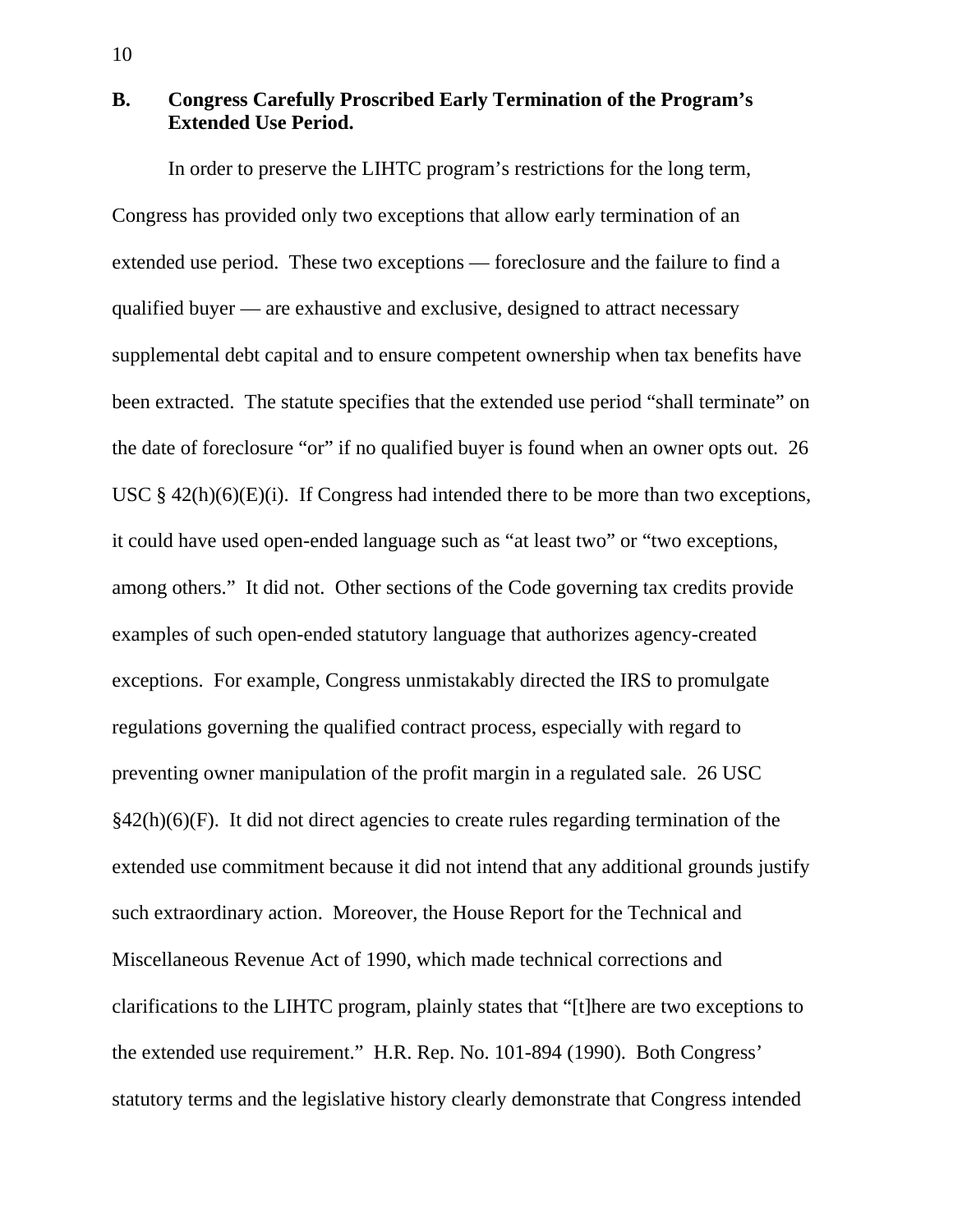only two exceptions authorizing early termination of an extended use period. Noncompliance is not one of them.

 The program's design bolsters this conclusion. The statute's explicit bar of termination where a foreclosure "is part of an arrangement with the taxpayer a purpose of which is to terminate such period" demonstrates Congressional intent that owners not circumvent the LIHTC program's use restrictions. 26 USC §  $42(h)(6)(E)(i)$ . Arrangements purposefully resulting in foreclosure would offer owners a way out of the required restrictions after tax credits were received, frustrating the program's central purpose to provide long-term affordable housing. Allowing noncompliance to result in termination would offer a similar way to avoid the program's use restrictions. But in specifically prohibiting purposeful foreclosure from terminating an extended use period, Congress clearly articulated its intent to ensure compliance with long-term use requirements. Congress certainly did not intend to prohibit purposeful foreclosure while simultaneously allowing noncompliance with program requirements – which is also wholly within an owner's control – to produce the identical result.

The tenant protections established by Congress in the statute further demonstrate that the two specified exceptions to the extended use period are exclusive. Under the statute, low-income tenants may not be evicted (other than for good cause) or experience rent increases in the three years following a termination due to foreclosure or failure to find a qualified buyer. 26 USC  $\S$  42(h)(6)(E)(ii). Congress' limitation of post-termination tenant protections to those two scenarios illustrates that Congress envisioned foreclosure and failure to find a qualified buyer as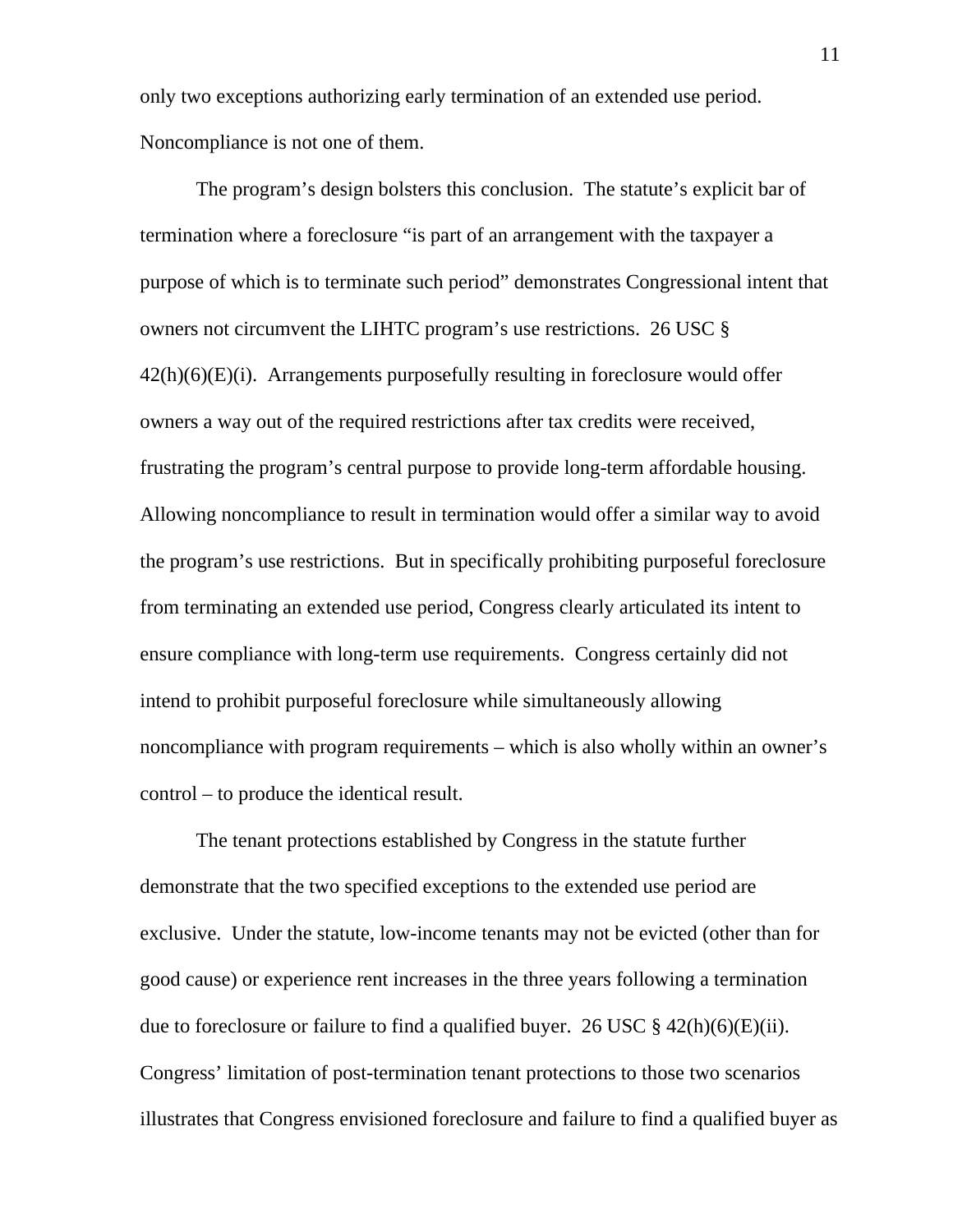the only situations authorizing termination. Interpreting the statute to permit agencies or owners to effect additional terminations would leave affected tenants without even the modest protections provided for the two specified termination situations – clearly an absurd result. By creating post-termination protections for only two circumstances, Congress clearly intended termination to occur only in those two circumstances.

IRS regulations also illustrate that noncompliance is not cause for terminating an extended use period. Under IRS regulations, if a state agency finds that an owner is not in compliance, it sends a Form 8823, "Low-Income Housing Credit Agencies: Report of Noncompliance," to the IRS, stating that the particular project is noncompliant. 26 CFR  $\S 1.42-5(e)(3)(i)$ . The Form 8823 must explain the nature of the noncompliance and indicate whether the owner has corrected the noncompliance. Id. Even where the state agency reports to the IRS that a building is "entirely out of compliance and will not be in compliance at any time in the future," the state agency cannot remove the building from the LIHTC program. Rather, while pursuing state law remedies for breach of covenant, the agency also reports the noncompliance to the IRS, which decides whether to pursue credit recapture. The project stays in the program and "[i]f the noncompliance or failure to certify is corrected within 3 years after the end of the correction period,<sup>3</sup> the Agency is required to file Form 8823 with the Service reporting the correction of the noncompliance or failure to certify." 26

<sup>3</sup> "*Correction period.* The correction period shall be that period specified in the monitoring procedure during which an owner must supply any missing certifications and bring the project into compliance with the provisions of section 42. The correction period is not to exceed 90 days from the date of the notice to the owner described in paragraph (e)(2) of this section . . . ." 26 CFR  $\S$  1.42-5(e)(4)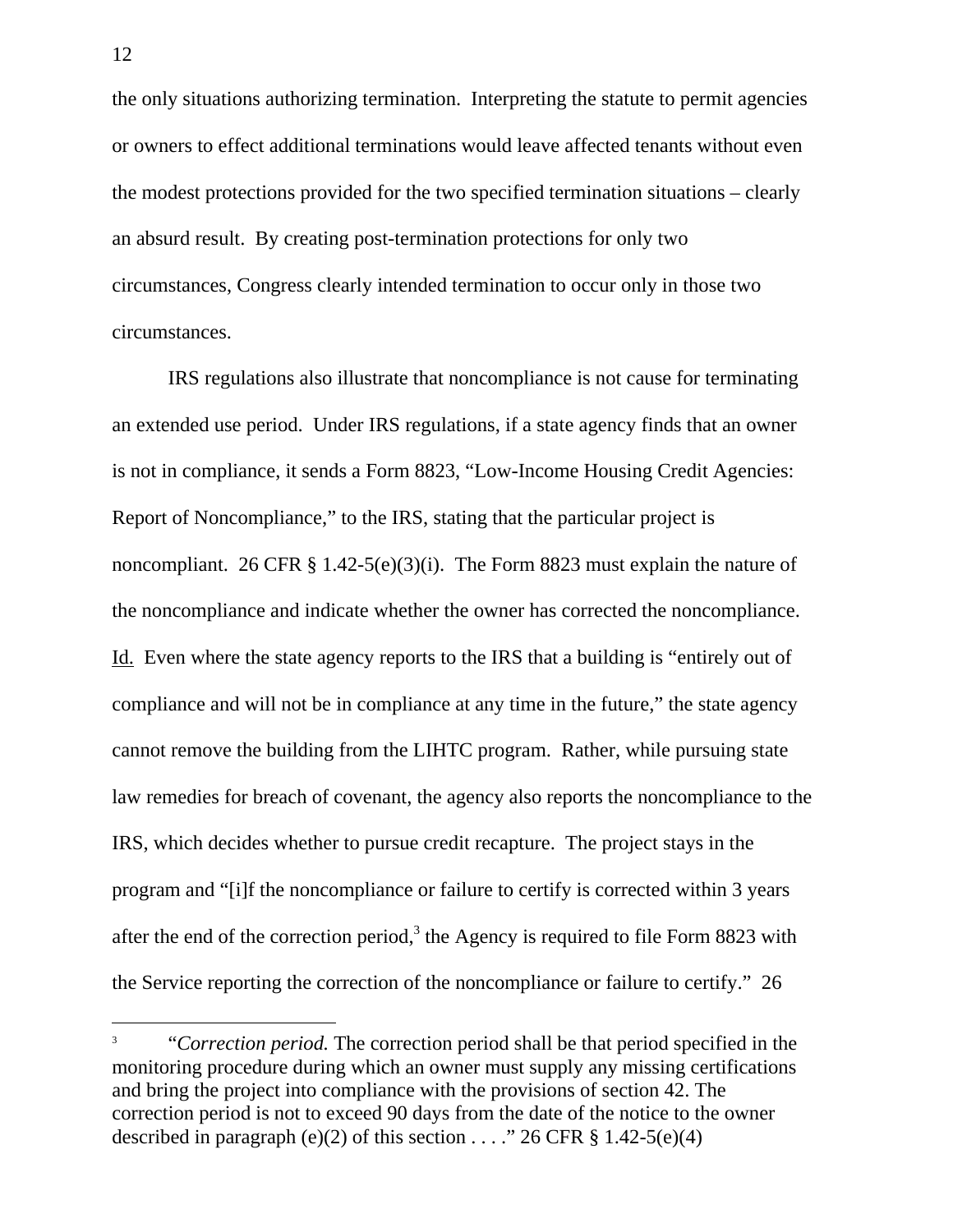CFR  $\S$  1.42-5(e)(3)(i). Nothing in the statute, the IRS regulations or the LIHTC regulatory agreement permits premature termination of the extended use restrictions.

OHCS violated federal law when it terminated the property's extended use agreement. Noncompliance is clearly not one of the two statutorily specified circumstances justifying termination of an extended use period. The circuit court below cited no statutory or regulatory provision that would allow this termination because there is none.

## **C. Other Effective Enforcement Mechanisms Exist to Ensure Compliance.**

Terminating an extended use commitment for noncompliance not only exceeds the agency's authority, but also bypasses key Congressionally mandated enforcement mechanisms. Federal law provides many enforcement tools designed to aid the LIHTC program's goal of creating and preserving long-term affordable housing. Most importantly, these tools provide a way for regulatory agencies and program beneficiaries to ensure compliance with program requirements without eliminating desperately needed affordable housing.

Congress provided several enforcement tools in the program's authorizing statute. These tools include: 1) allowing the IRS to recapture tax credits; 2) requiring the state housing agency and the owner to enter into an enforceable restrictive covenant; and 3) creating a right for qualified low-income tenants to enforce these restrictions in court.

The first enforcement tool is recapture of the tax credits. If an owner violates the restrictions contained in the extended use agreement, the IRS may recapture a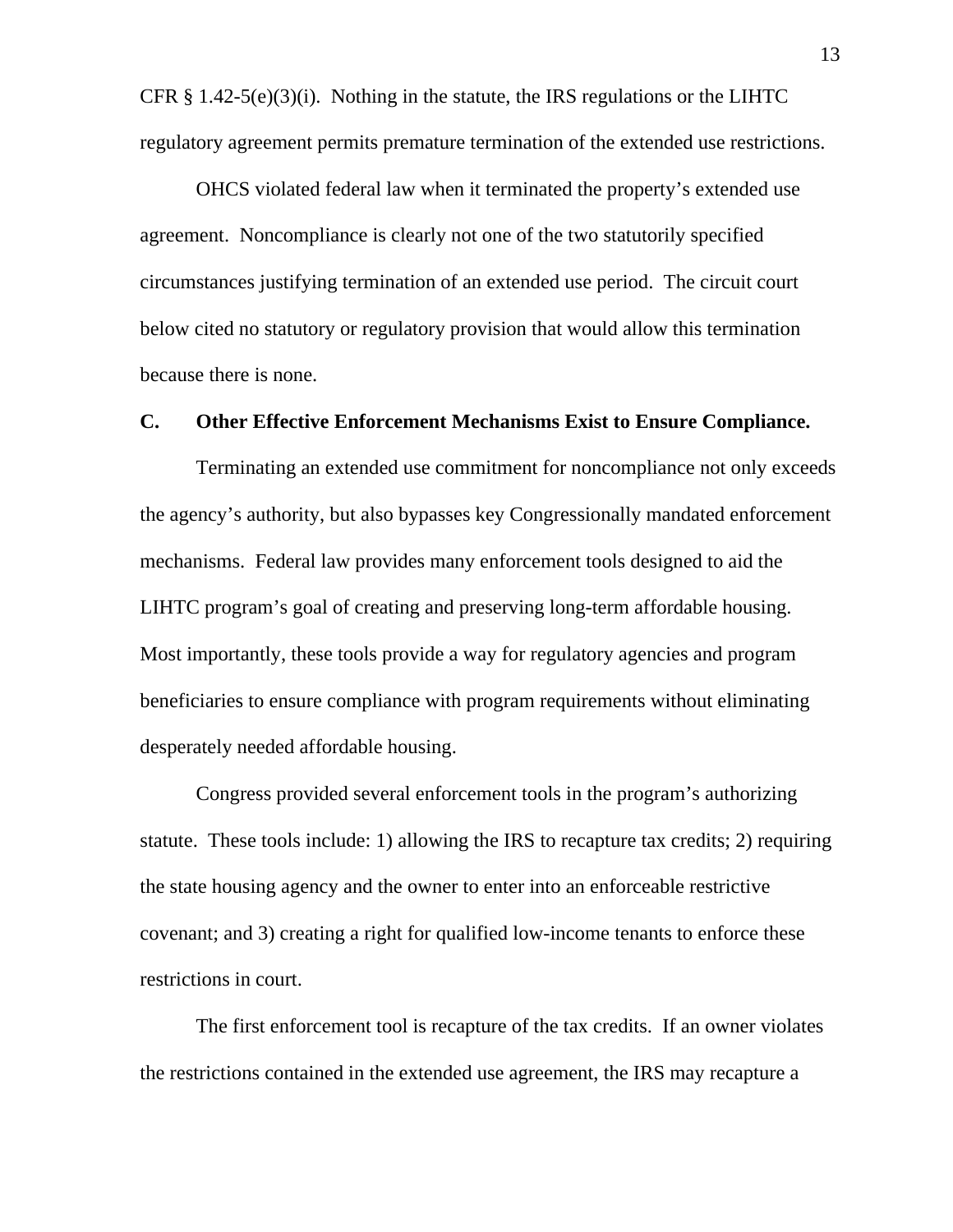specified portion of the tax credits,<sup>4</sup> without releasing the property from the LIHTC program. 26 USC § 42(j). To recapture credits, the IRS increases the taxpayer's taxes. 26 USC  $\S$  42(j)(1)(B). Because the taxpayer in the limited partnership that owns a project is usually the investor and not the managing general partner of the property, the investor then has a potential cause of action against the managing general partner or other guarantor for the noncompliance that led to recapture. In this case, only a small percentage of the allocated tax credits were recaptured.

Congress recognized that partial recapture alone is not enough to enforce the extended use commitment to maintain tax credit projects as affordable low-income housing. Accordingly, the Mitchell-Danforth Tax Force on the Low-Income Housing Tax Credit recommended: "The allocating agency should be required to establish a form of regulatory agreement or other legal impediment that would make it impossible for an owner to convert the property to other than low income use during the compliance period." Task Force Report at 18. Adopting this recommendation in 1989, Congress mandated an additional enforcement tool – that the use restrictions be recorded in a restrictive covenant signed by the state and the owner. 26 USC §  $42(h)(6)(B)$ . Such a covenant ensures that state property and contract law may also be used to keep the property in compliance with LIHTC requirements for the full extended use period of at least 30 years. The restrictive covenant is governed as any other contract or recorded security instrument, with all attendant enforcement mechanisms available. In this case, the Declaration of Restrictive Covenants states:

<sup>4</sup> The credit amount subject to recapture is small, only one-third in years two through 11, with a declining percentage each year until year 15. Instructions for IRS Form 8611.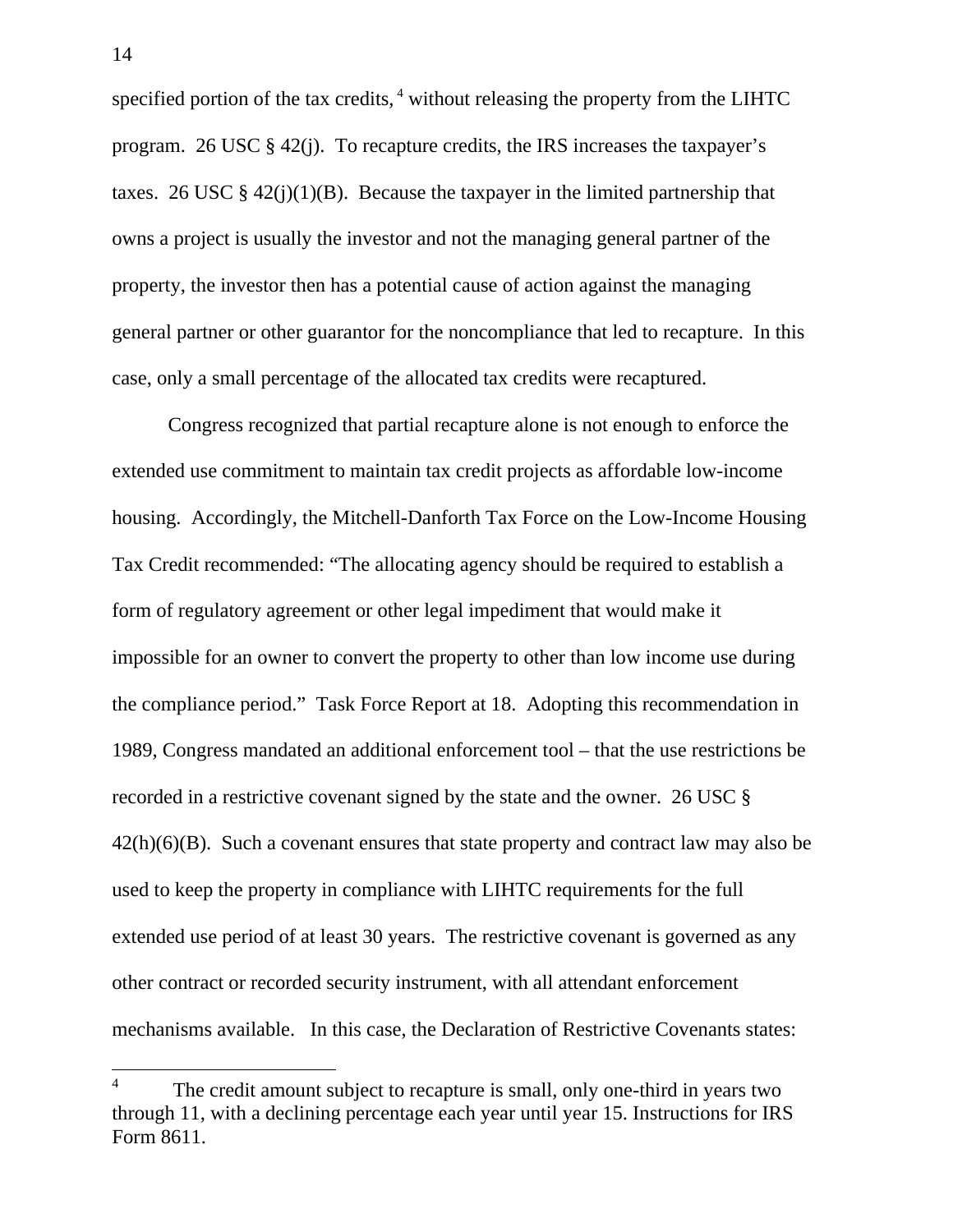"The Owner acknowledges that the primary purpose for requiring compliance by the Owner with restrictions provided in this Declaration is to assure compliance of the Project and the Owner with IRC Section 42 and the applicable regulations, AND BY REASON THEREOF, THE OWNER IN CONSIDERATION FOR RECEIVING LOW-INCOME HOUSING TAX CREDITS FOR THIS PROJECT HEREBY AGREES AND CONSENTS THAT THE DEPARTMENT AND ANY INDIVIDUAL WHO MEETS THE INCOME LIMITATION APPLICABLE UNDER SECTION 42 (WHETHER PROSPECTIVE, PRESENT OR FORMER OCCUPANT) SHALL BE ENTITLED, FOR ANY BREACH OF THE PROVISIONS HEREOF, AND IN ADDITION TO ALL OTHER REMEDIES PROVIDED BY LAW OR IN EQUITY, TO ENFORCE SPECIFIC PERFORMANCE BY THE OWNER OF ITS OBLIGATIONS UNDER THIS DECLARATION IN A STATE COURT OF COMPETENT JURISDICTION. The Owner hereby further specifically acknowledges that the beneficiaries of the Owner's obligations hereunder cannot be adequately compensated by monetary damages in the event of any default hereunder."

(ER 8 at §8(b) (capitalization in original)). This clause in the declaration includes several key points: 1) the state has the right to enforce the agreement in state court; 2) any person eligible for tenancy may also enforce the agreement; 3) all remedies available under state law and under equity are available to enforce the agreement; and 4) monetary damages are not a sufficient remedy. Remedies available to the state for noncompliance include seeking specific performance, declaratory and injunctive relief, or receivership. See ORCP 80 (giving the court broad authority to appoint a receiver.) Although the state clearly has the authority to enforce the agreement in state court, it never attempted to do so, much less seek specific performance under real property and contract law, as specifically authorized by the covenant, given the stated inadequacy of monetary relief. Thus, the state should have used its power, as articulated in the restrictive covenant, to enforce the use restrictions and ensure that the building remained affordable for the required 30 years.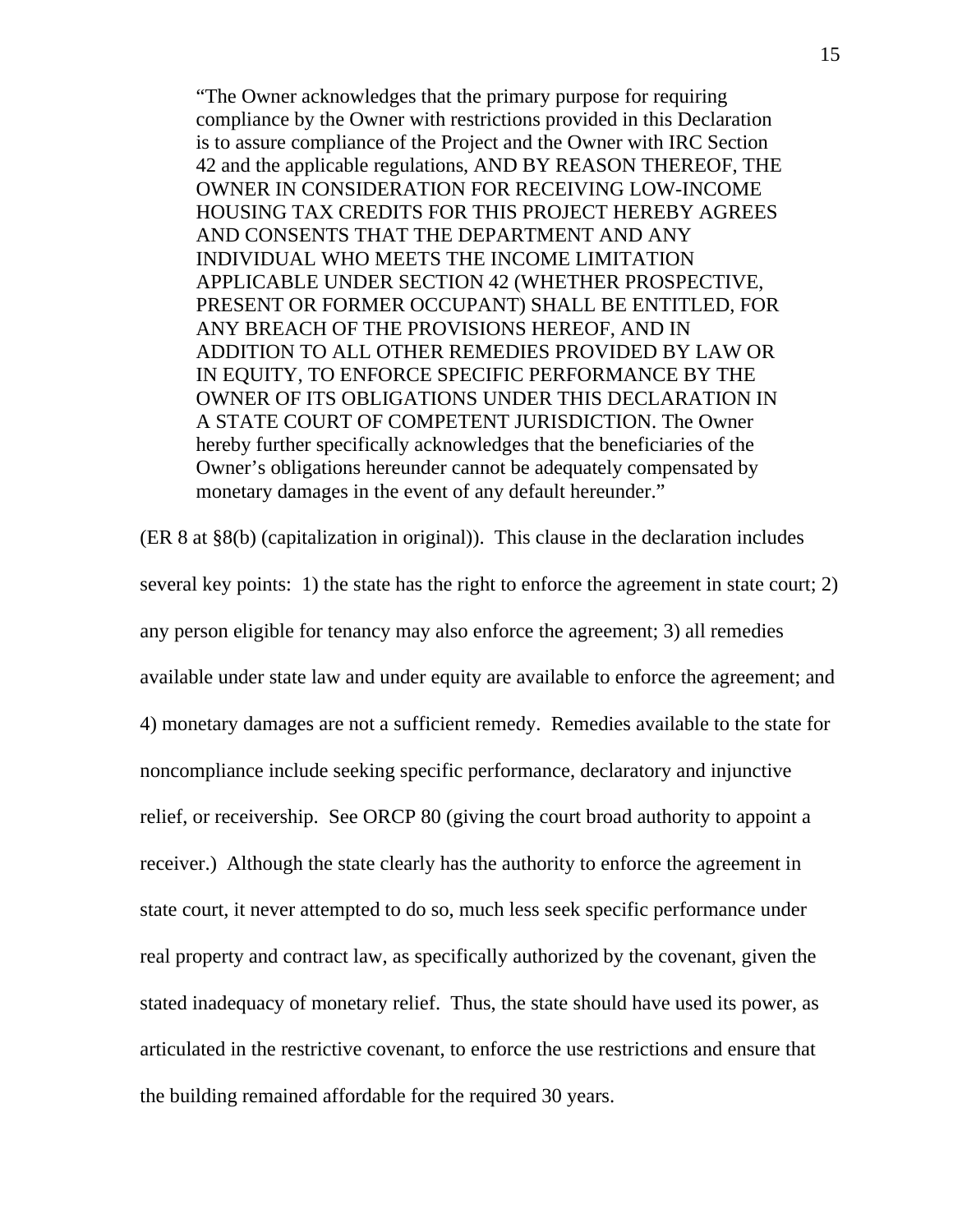Further indicating its intent to create enforcement mechanisms to ensure compliance for the full extended use period, Congress mandated that low-income individuals, "whether prospective, present, or former occupants of the building," have "the right to enforce [the affordability restrictions] in any State court." 26 USC §  $42(h)(6)(B)(ii)$ . This tenant right to enforce is reiterated in the restrictive covenant. (ER 8 at §8(b)). Senator Danforth, in his testimony regarding the 1989 amendments to the tax credit program, stated "A permanent low-income housing tax credit coupled with the task force's recommended changes will enable the development community, tenants and the administering States to implement the low-income housing tax credit program more effectively." 135 Cong.Rec. S4502-3 (1989). In the wake of the state's failure to enforce the restrictions, the tenants' efforts here to use Congress' specifically designated tenant enforcement tool -- by filing claims seeking specific performance -- have been wholly eviscerated by the lower court's ruling.

Pursuant to these statutory enforcement mechanisms, the IRS developed regulations governing the LIHTC compliance monitoring system, one in which the state agency is required to engage in an ongoing process to ensure owners comply with the required extended use commitment. These regulations charge state housing agencies or their agents with monitoring and reporting noncompliance. 26 CFR § 1.42-5(a) (2009). An owner must certify each year that its property met program requirements during the preceding 12 months. 26 CFR § 1.42-5(c)(2009). If a property is found noncompliant, the housing agency must file Form 8823 with the IRS, indicating the reason for such a finding and whether or not the issue has been corrected. 26 CFR  $\S 1.42-5(e)(3)(i)$ . If the issue has not been corrected, the IRS, the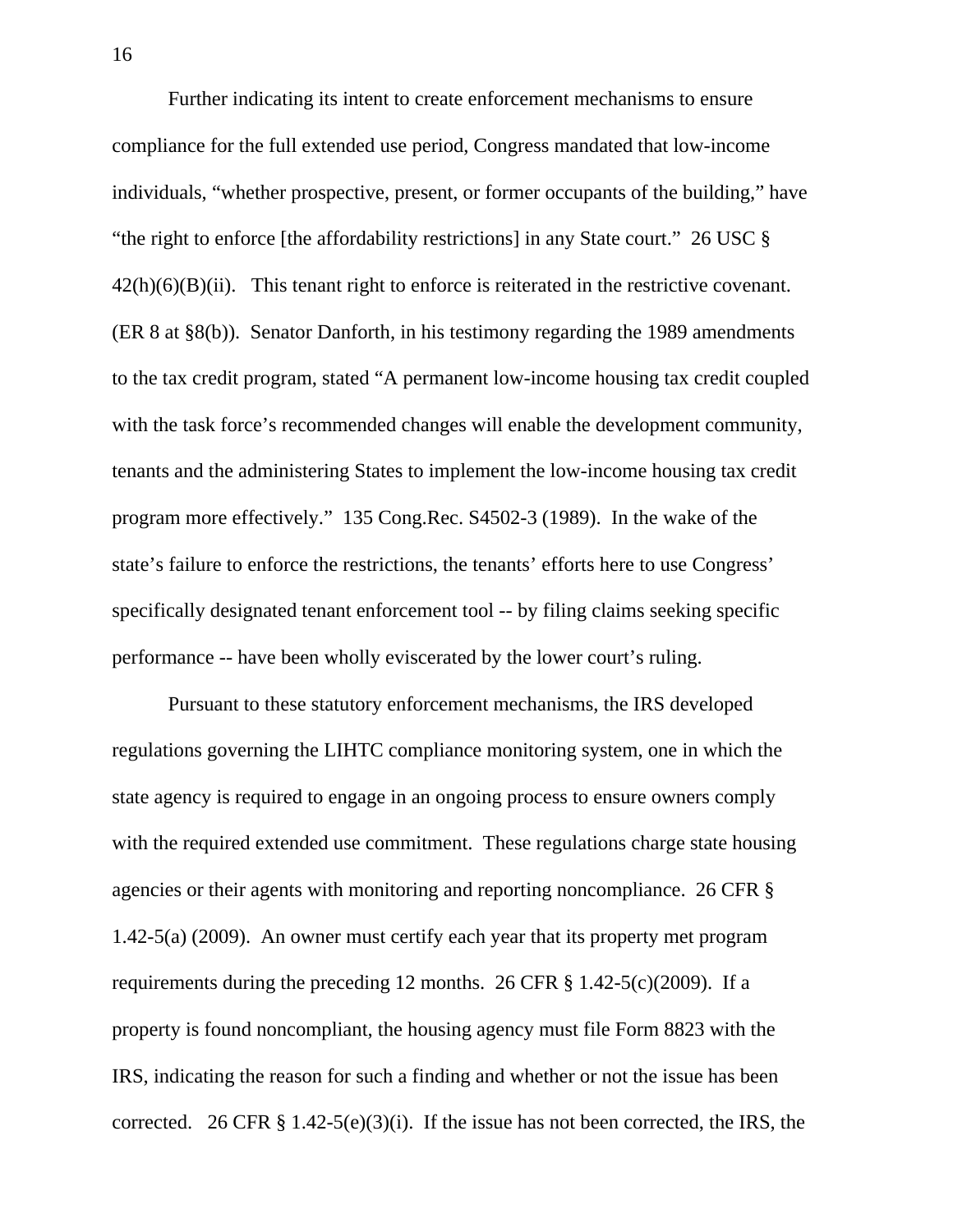owner, and the state agency commence a process under which the owner is given time to come into compliance and recommendations on how to do so. See 26 CFR § 1.42- 5(e). When the project is back in compliance, the state must resubmit Form 8823 indicating the correction. Id. In this case, the state took the unlawful measure of terminating a project from its extended use commitment when it found the project in noncompliance, instead of fully engaging in the interactive process assumed by statute and regulations. Instead, the state prematurely terminated the property from the LIHTC program without using all the tools available to enforce the federallymandated agreement ensuring that the public actually received the long-term benefit of its substantial investment in the property.

# **D. Terminating a Property from the LIHTC Program for Noncompliance Creates Perverse Incentives for Owners.**

Releasing a property from the extended use restrictions for noncompliance creates a perverse incentive for owners who have received tax credits in exchange for a long-term commitment to provide affordable housing. Regardless of the circumstances surrounding the noncompliance, a precedent allowing premature termination would promote the anomalous result that some owners may increase profits more by violating restrictions rather than by compliance. Congress has established enforcement mechanisms to ensure that an owner, having received the LIHTC tax benefits, follows the program's rules and public benefit restrictions. In contrast, premature termination from the program allows an owner to convert units to market-rate, which could be highly profitable, after having received millions of dollars in investment in the form of federal tax credits. In this case, the owner was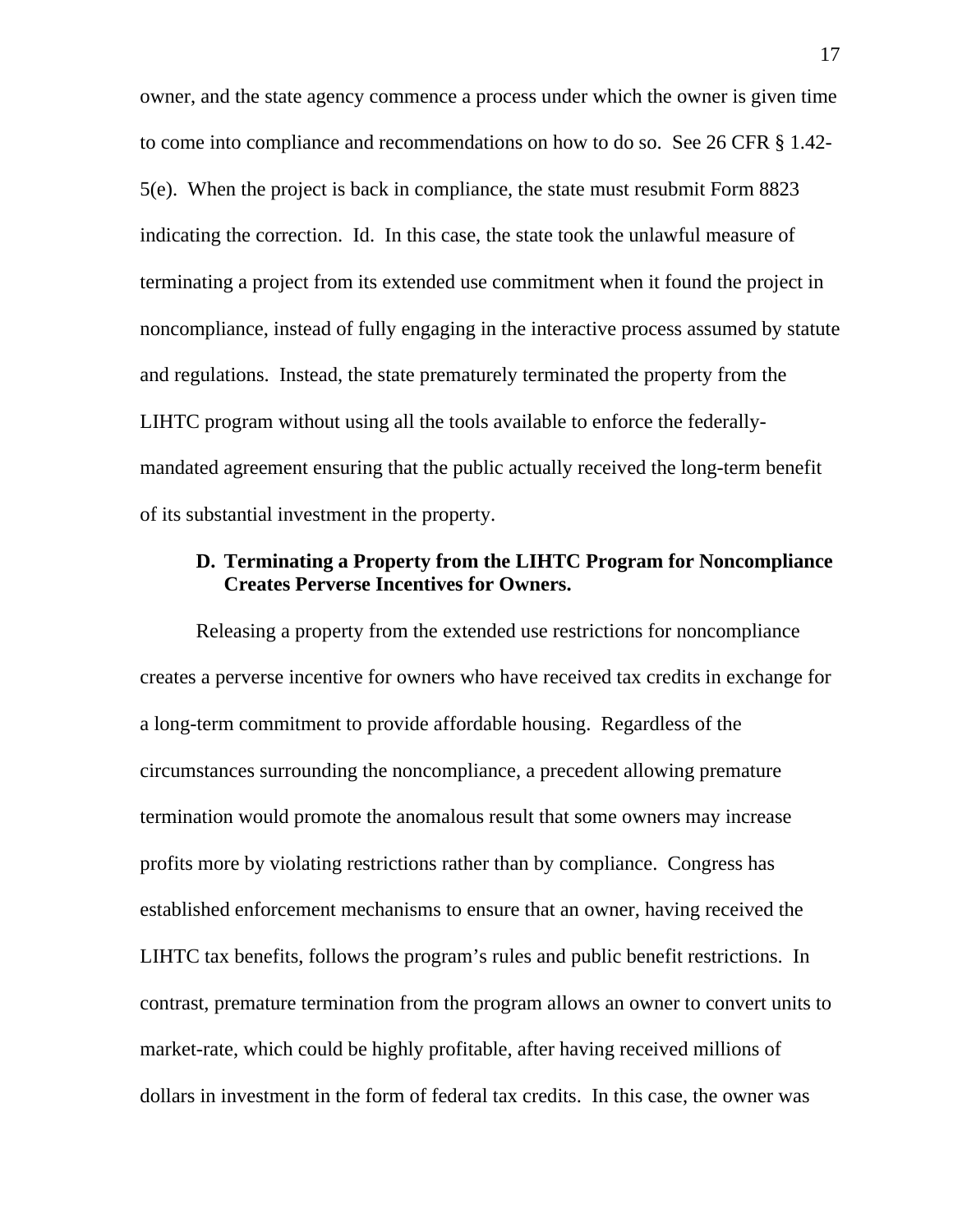able to sell the unrestricted property for \$5.4 million more than the purchase price after just a brief holding period. (Plaintiff's Opening Brief at 12). Requiring a State to pursue the legal remedies established by Congress to ensure the long-term affordability of LIHTC properties provides a more appropriate incentive to noncompliant owners, as Congress clearly intended.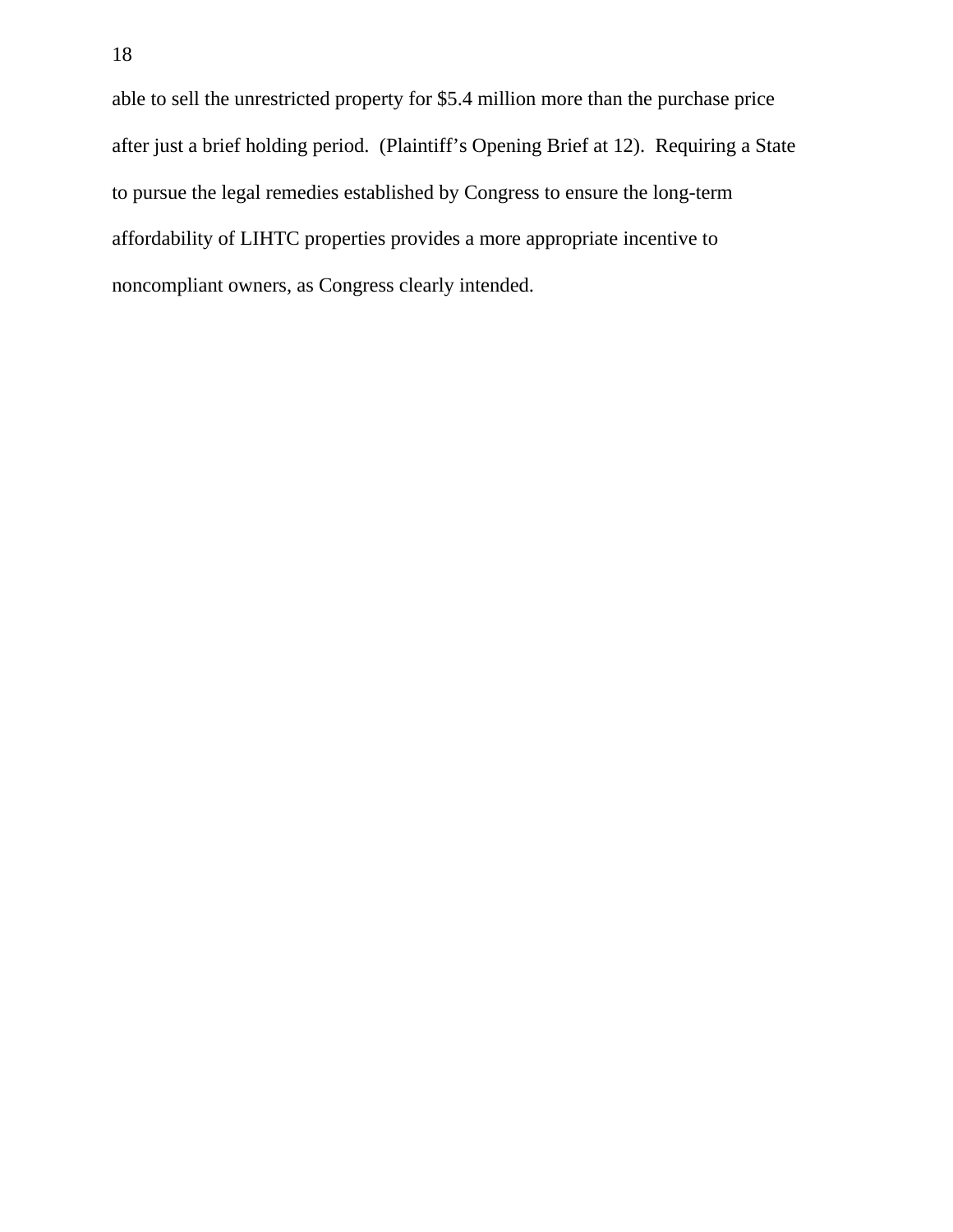#### **III. CONCLUSION**

Congress created the Low Income Housing Tax Credit program to provide long-term affordable housing. In doing so, it developed a structure by which the value of its investment would be realized through use restrictions and protected for the full extended use term through the specified enforcement scheme. That enforcement scheme includes recapture of the credits and a restrictive covenant on the property enforceable by both States and beneficiaries. Permitting termination in the case of noncompliance violates the LIHTC statute, flouts Congressional intent, perniciously rewards bad owners, and squanders precious federal investment in affordable housing – a vital resource to meet inexorably growing needs for millions of families. Because the law does not allow it, this Court must not sanction such a scheme, and should reverse the judgment below.

RESPECTFULLY SUBMITTED this day of August 2009.

l,

Dennis Steinman, OSB #95425 Kell Alterman & Runstein, LLP 520 SW Yamhill St., Suite 600 Portland, OR 97204 Attorney for *Amicus Curiae* National Housing Law Project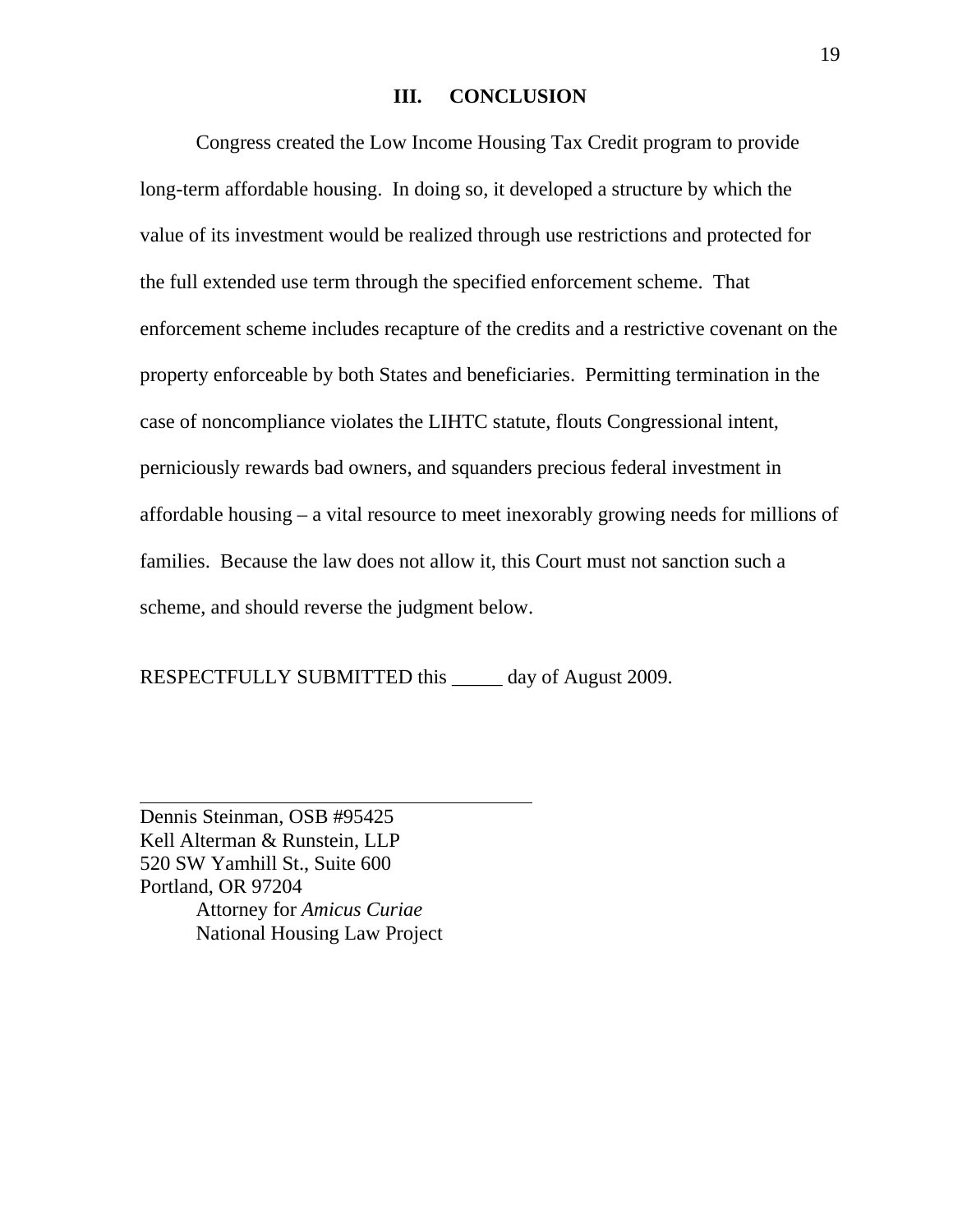## **CERTIFICATE OF FILING AND SERVICE**

 I certify, under penalty of perjury, that on the \_\_\_\_\_ day of August 2009, I filed the original and 13 copies of the BRIEF OF *AMICUS CURIAE* NATIONAL HOUSING LAW PROJECT with the Oregon Court of Appeals, State Court Administrator, Records Section, Supreme Court Building, Third Floor, 1163 State Street, Salem, OR 97301, by

UPS pursuant to ORAP 1.35(d).

I further certify that on the day of August 2009, I served two true copies of the BRIEF OF *AMICUS CURIAE* NATIONAL HOUSING LAW PROJECT by first

class mail, postage prepaid, on each of the attorneys of record listed below.

EDWARD JOHNSON, OSB #96573 Oregon Law Center 921 SW Washington, Suite 516 Portland, OR 97205 (503) 473-8310

ALICE LOUISE WARNER, OSB #92526 1754 Orchard Street Eugene, OR 97403 (541) 345-3381

Attorneys for Appellant Sarah Nordbye

THOMAS H. TONGUE, OSB #68167 Dunn Carney Allen 851 SW 6th Ave., Ste. 1500 Portland, OR 97204 (503) 224-6440 Of Attorneys for Respondent BRCP/GM Ellington